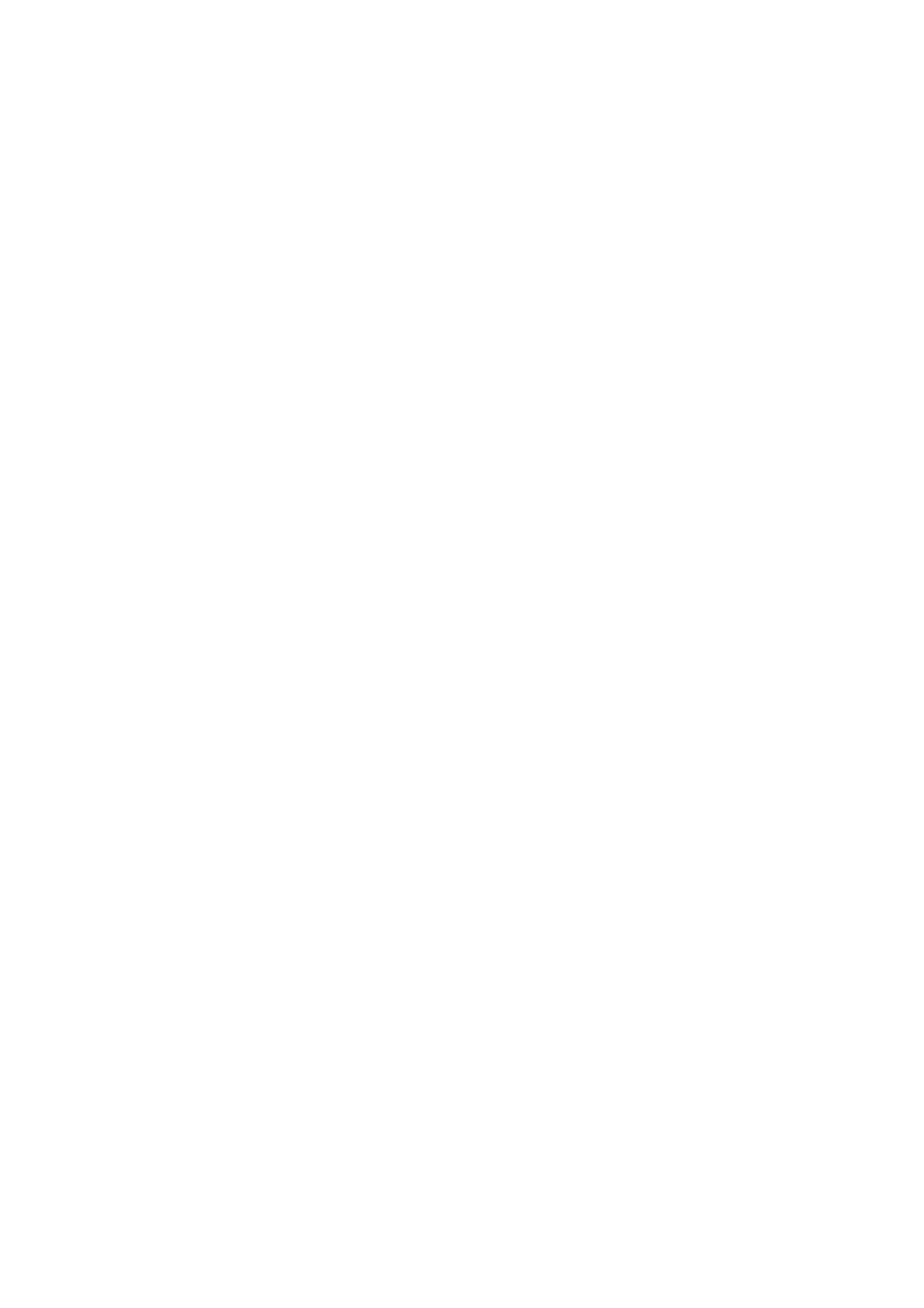## **CORNWALL INDUSTRIAL SETTLEMENTS INITIATIVE Conservation Area Partnership**

| Name:                                              | Gunnislake |                                                                                                                   | <b>Study Area:</b>       | Tamar Valley                     |
|----------------------------------------------------|------------|-------------------------------------------------------------------------------------------------------------------|--------------------------|----------------------------------|
| <b>Council:</b>                                    |            | Caradon District Council                                                                                          | <b>NGR:</b>              | SX 43250 71632 (centre)          |
| Location:                                          |            | South-east Cornwall, 2 miles<br>north of Calstock, 4 miles<br>west of Tavistock and 5<br>miles east of Callington | <b>Existing</b><br>CA?   | N <sub>o</sub>                   |
| Main period of<br>industrial settlement<br>growth: |            | 1842-82                                                                                                           | <b>Main</b><br>industry: | Mining, quarries, and brickworks |

#### **Industrial history and significance**

All the housing chapels, shops, commercial and public buildings in the settlement developed as a direct result of the needs of the industrial workers and their families. More akin to the earlier industrial developments of West Cornwall than most contemporary industrial settlements in East Cornwall, the workers' housing was built in and amongst the industry, quarries and mine dumps and as a result the industrial and domestic architecture was interwoven, at first lacking any overall or coherent plan.

Gunnislake is unusual in the wide range of industries that took place so close to a major river/port facility and a major transport focus. The influence of the quarries, brickworks and terra cotta works is evident throughout the town as used for local building materials.

Gunnislake has particular significance, however, in showing the process whereby such disparate, uncontrolled and seemingly random developments could coalesce and create a recognisable and distinctive place. The role of the important and ever-changing road and communication patterns in this process was of paramount importance, as was the addition to the 'organic' core area of a planned settlement of smallholdings - a 'location' settlement - that places Gunnislake in a particular category of Cornish industrial settlements.

#### **Other comments**

At present the settlement is blighted by the heavy goods vehicles which thunder through the centre of the town. This problem, acknowledged by Caradon District Council, could be rectified by a possible weight restriction on New Bridge.

#### **Recommendations**

#### **Historic areas**

- Designate a Conservation Area
- Prepare a full Conservation Area appraisal
- Further designation of OALS together with management and enhancement proposals
- Article 4 Direction to control alteration and partial demolition of walls in CA
- Article 4 Direction to control PD on single dwelling houses and alteration and partial demolition of small buildings in CA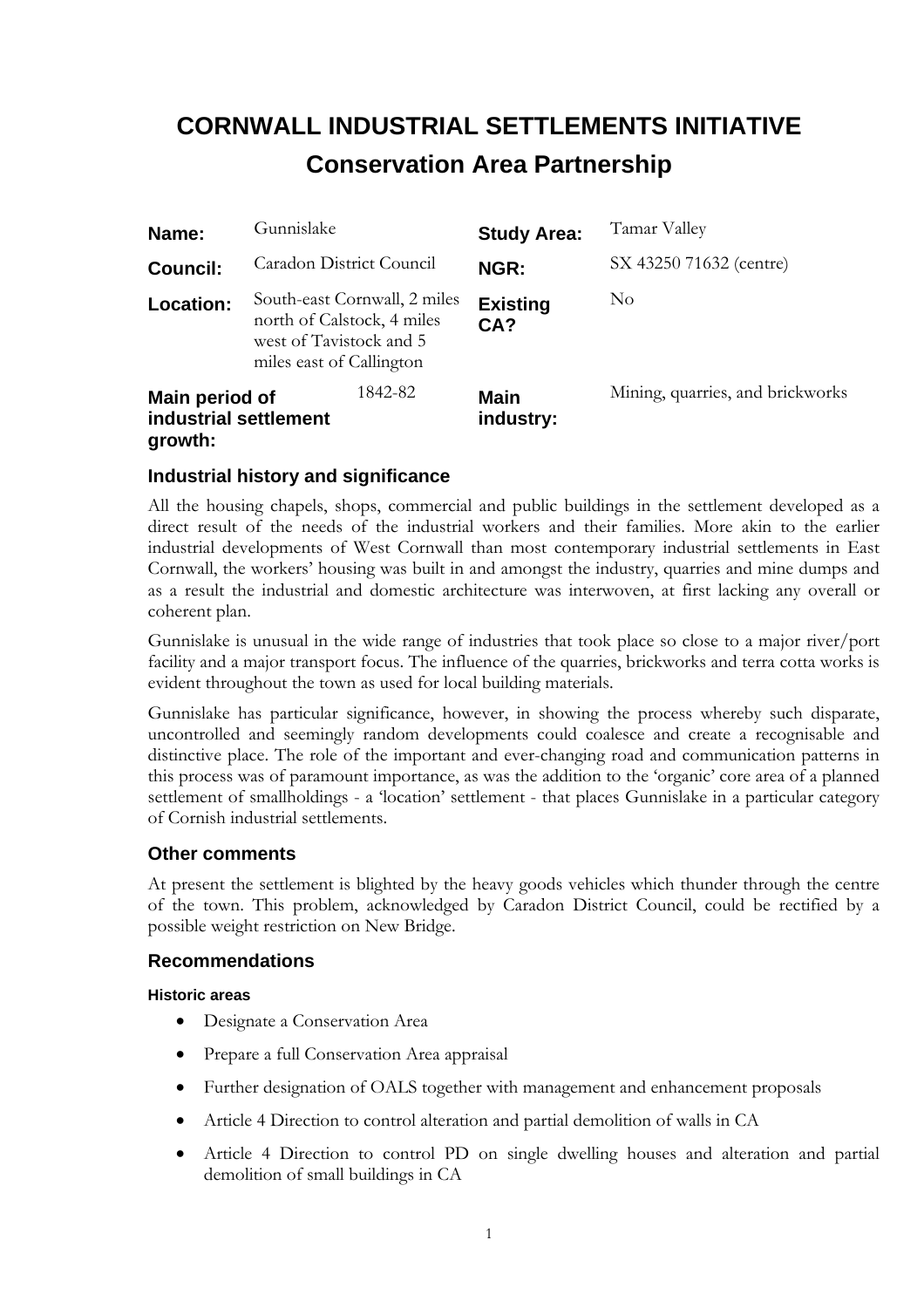#### **Historic buildings**

- Revise Statutory List.
- Prepare list of locally significant buildings

#### **Policy and management**

- A full survey of archaeological potential
- Proposals affecting areas of derelict land to be based on a thorough understanding of the unique historical and archaeological importance of the sites
- Limit or restrict development in the outskirts
- Recognise back-land areas and rear lanes as an important aspect of Gunnislake's character
- Further develop interpretation of the town, and other promotional initiatives
- Further study to promote other aspects of Gunnislake's history, in particular the ownership of the houses and the nature of the smallholdings.
- Site-specific design guidance for the village
- Full survey of existing trees and ornamental landscapes with appropriate protection measures
- Restoration/enhancement schemes to enhance some of Gunnislake's important focal points
- Develop a co-ordinated policy for the conversion, restoration, retention and/or re-use of shops and shopfronts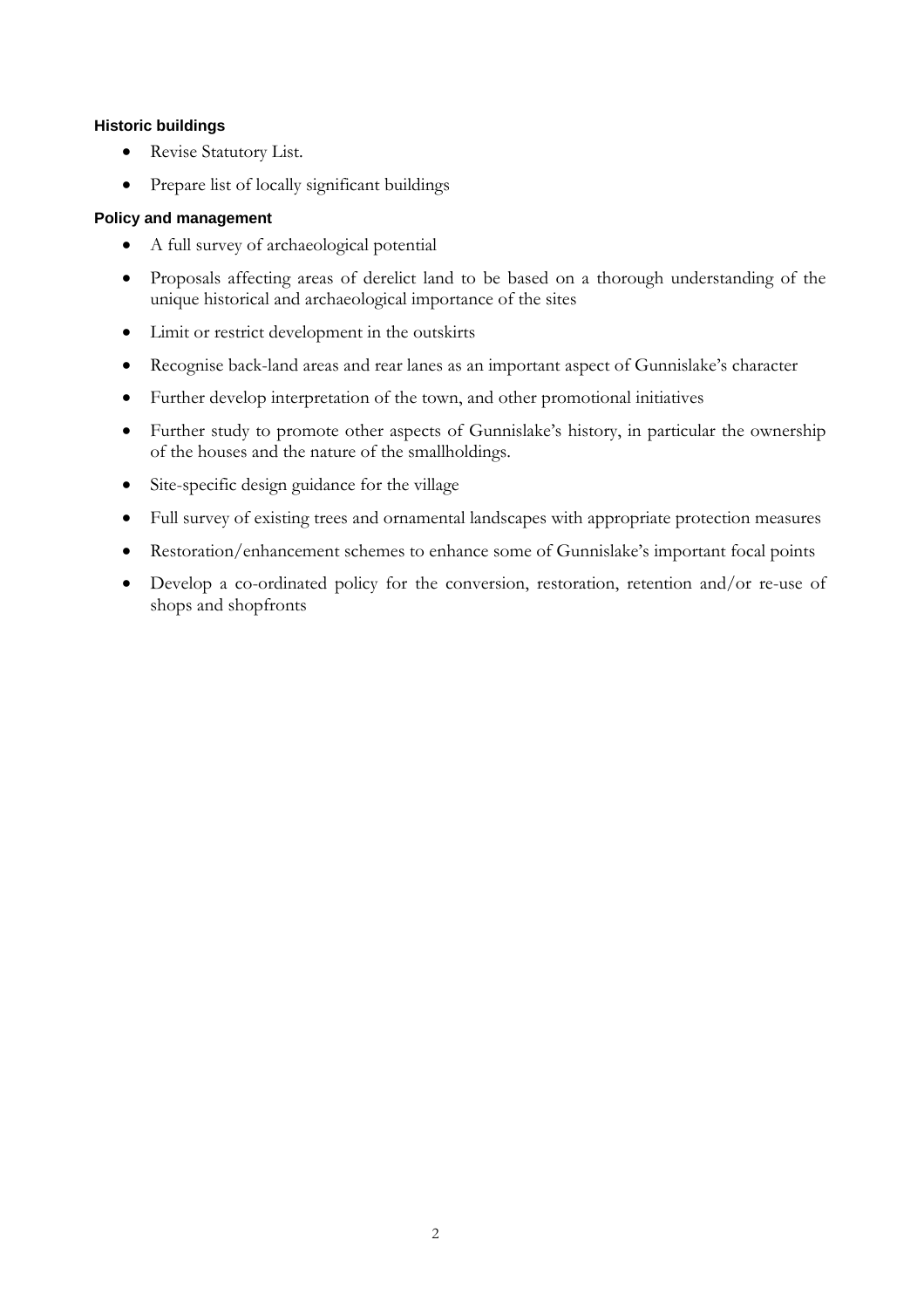**Conservation Area Partnership**

# **Cornwall Industrial Settlements Initiative GUNNSILAKE**

**(Tamar Valley Area)** 

Bridget Gillard, Historic Environment Service and The Cahill Partnership

2004

Report No: 2004R088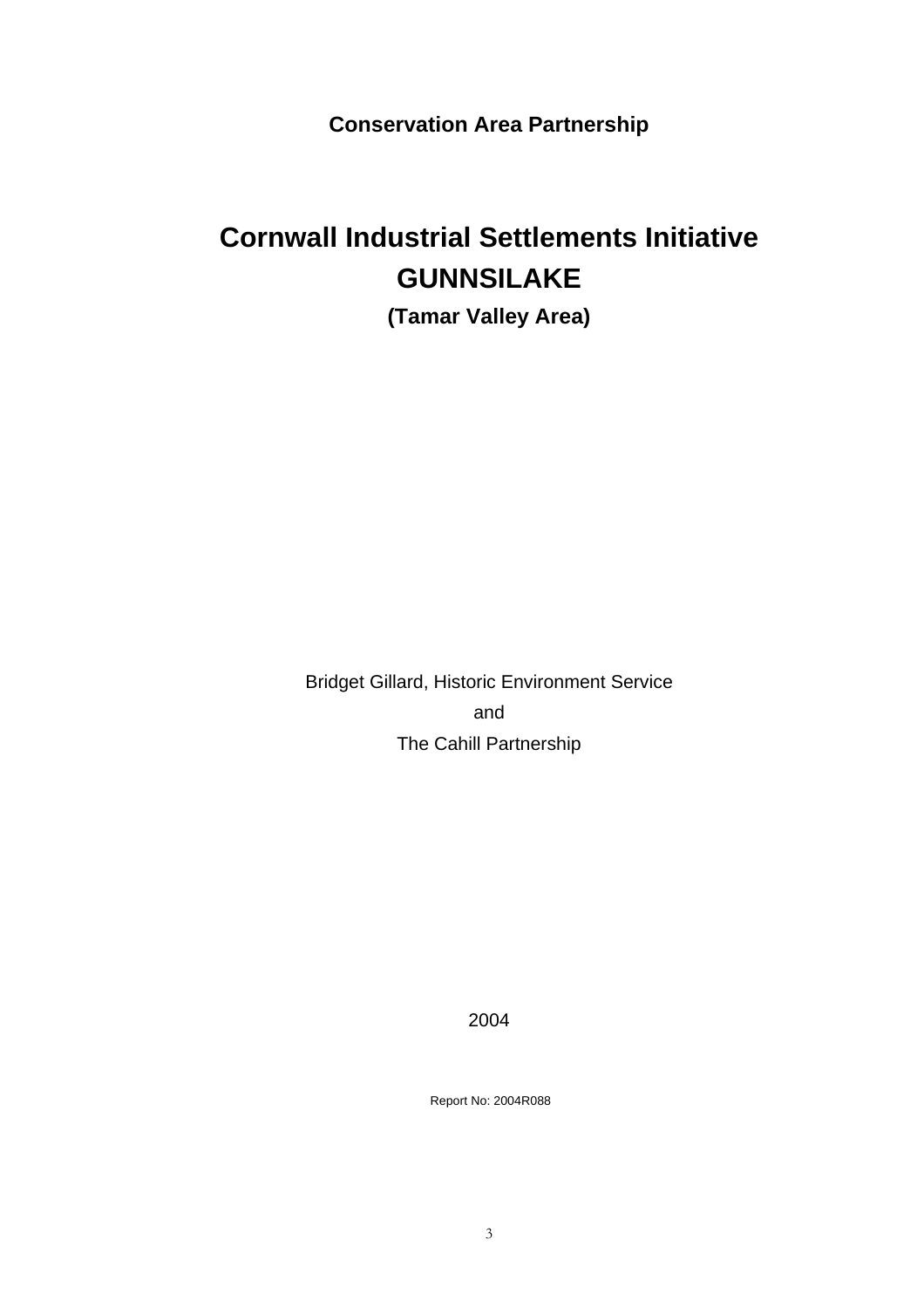#### **Acknowledgements**

This report presents the results of an assessment carried out by Bridget Gillard (HES) advised by Nick Cahill of the Cahill Partnership following desktop research by Bryn Perry Tapper (HES). Assistance was also provided by David Moore, Caradon District Council and Colin Buck (HES). The report text and map drafts were prepared by Bridget Gillard, advised by Nick Cahill and edited by Nick Cahill and Pete Herring (CISI Project Manager, HES). The report maps were produced by John Brinkhoff (CCC Planning Directorate Technical Services Section) from roughs prepared by Bridget Gillard.

**Front cover illustration:** Gunnislake from the air (HES – F64/P36)

#### **©Cornwall County Council 2004:**

Historic Environment Service, Planning, Transportation and Estates, Cornwall County Council, Kennall Building, Old County Hall, Station Road, Truro, Cornwall TR1 3AY. All rights reserved. No part of this document may be reproduced, stored in a retrieval system, or transmitted in any form or by any means without the prior permission of the publisher.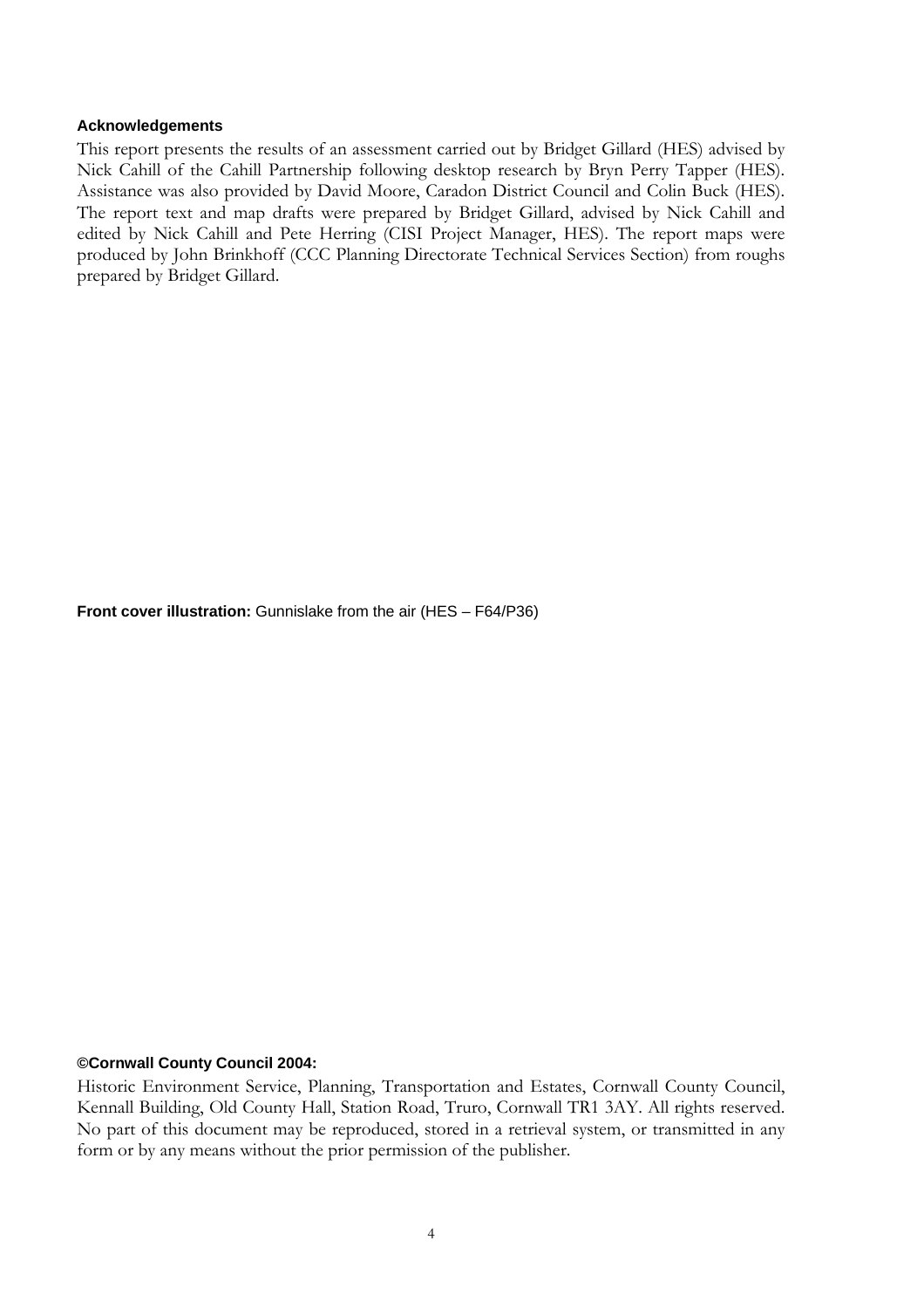## **Contents**

|                 |         | Page |
|-----------------|---------|------|
| 1               |         |      |
|                 | 1.1     |      |
|                 | 1.2     |      |
|                 | 1.3     |      |
|                 | 1.4     |      |
| 2 <sup>1</sup>  |         |      |
|                 | 2.1     |      |
|                 | $2.2\,$ |      |
| $3\phantom{.0}$ |         |      |
|                 | 3.1     |      |
|                 | 3.1.1   |      |
|                 |         |      |
|                 | 3.2     |      |
|                 | 3.2.1   |      |
|                 |         |      |
|                 | 3.3     |      |
|                 | 3.3.1   |      |
|                 | 3.3.2   |      |
|                 | 3.4     |      |
|                 | 3.4.1   |      |
|                 | 3.4.2   |      |
|                 | 3.5     |      |
|                 | 3.5.1   |      |
|                 | 3.5.2   |      |
|                 | 3.6     |      |
| 4               |         |      |
|                 | 4.1     |      |
|                 | 4.2     |      |
|                 | 4.2.1   |      |
|                 | 4.2.2   |      |
|                 | 4.2.3   |      |
|                 | 4.2.4   |      |
|                 | 4.2.5   |      |
|                 | 4.2.6   |      |
|                 | 4.3     |      |
|                 | 4.4     |      |
|                 | 4.4.1   |      |
|                 | 4.4.2   |      |
| $\overline{5}$  |         |      |
| 6               |         |      |
|                 | 6.1     |      |
|                 | 6.2     |      |
|                 | 6.3     |      |
|                 | 6.4     |      |
| $\overline{7}$  |         |      |
|                 | 7.1     |      |
|                 | 7.2     |      |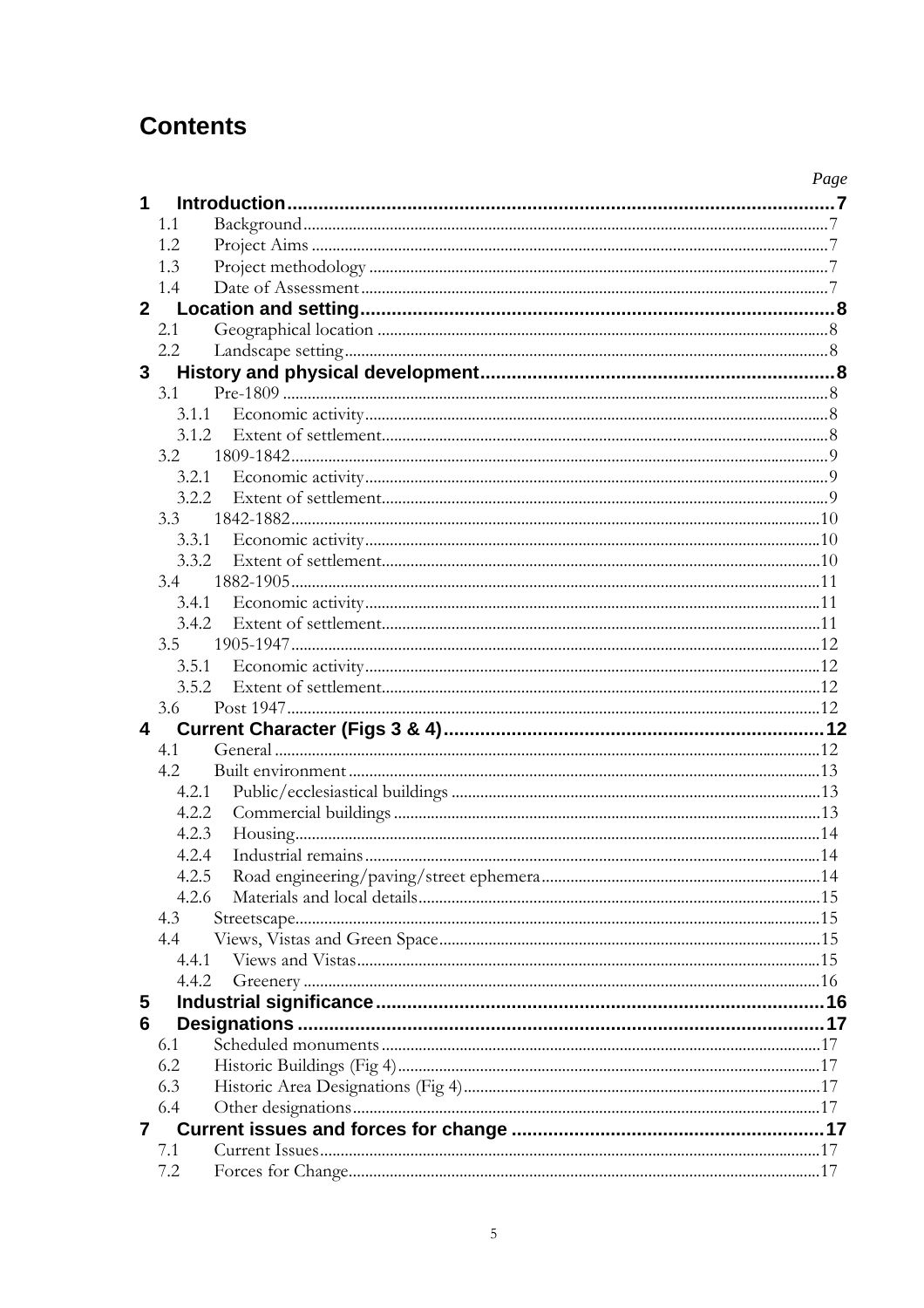| 9  |                                                                      |  |
|----|----------------------------------------------------------------------|--|
|    |                                                                      |  |
|    |                                                                      |  |
| 10 | Appendix: Gazetteer of archaeological sites and historic buildings23 |  |

## **List of figures**

- 1. Location map
- 2a. Historical development
- 2b. Historical development
- 3a. Surviving historic components
- 3b. Surviving historic components
- 4a. Gazetteer sites, existing designations and recommendations
- 4b. Gazetteer sites, existing designations and recommendations

## **Abbreviations in main text**

| <b>AGHV</b> | Area of Great Historic Value                                     |
|-------------|------------------------------------------------------------------|
| AGSV        | Area of Great Scientific Value                                   |
| <b>AONB</b> | Area of Outstanding Natural Beauty                               |
| CA          | Conservation Area                                                |
| CAU         | Cornwall Archaeological Unit (Historic Environment Service, CCC) |
| CCC         | Cornwall County Council                                          |
| <b>CISI</b> | Cornwall Industrial Settlements Initiative                       |
| <b>GPDO</b> | General Permitted Development Order                              |
| <b>HES</b>  | Historic Environment Service, Cornwall County Council            |
| <b>HERS</b> | Heritage Economic Regeneration Scheme (English Heritage)         |
| HLF         | Heritage Lottery Fund (ing)                                      |
| LB          | <b>Listed Building</b>                                           |
| OALS        | Open Areas of Local Significance to Settlement Character         |
| <b>OS</b>   | Ordnance Survey                                                  |
| PD          | Permitted Development                                            |
| <b>SPG</b>  | Supplementary Planning Guidance                                  |
| THI         | Townscape Heritage Initiative (Heritage Lottery Fund)            |
| $[1]$       | Site number on Figure 4a and 4b and in the gazetteer (Appendix)  |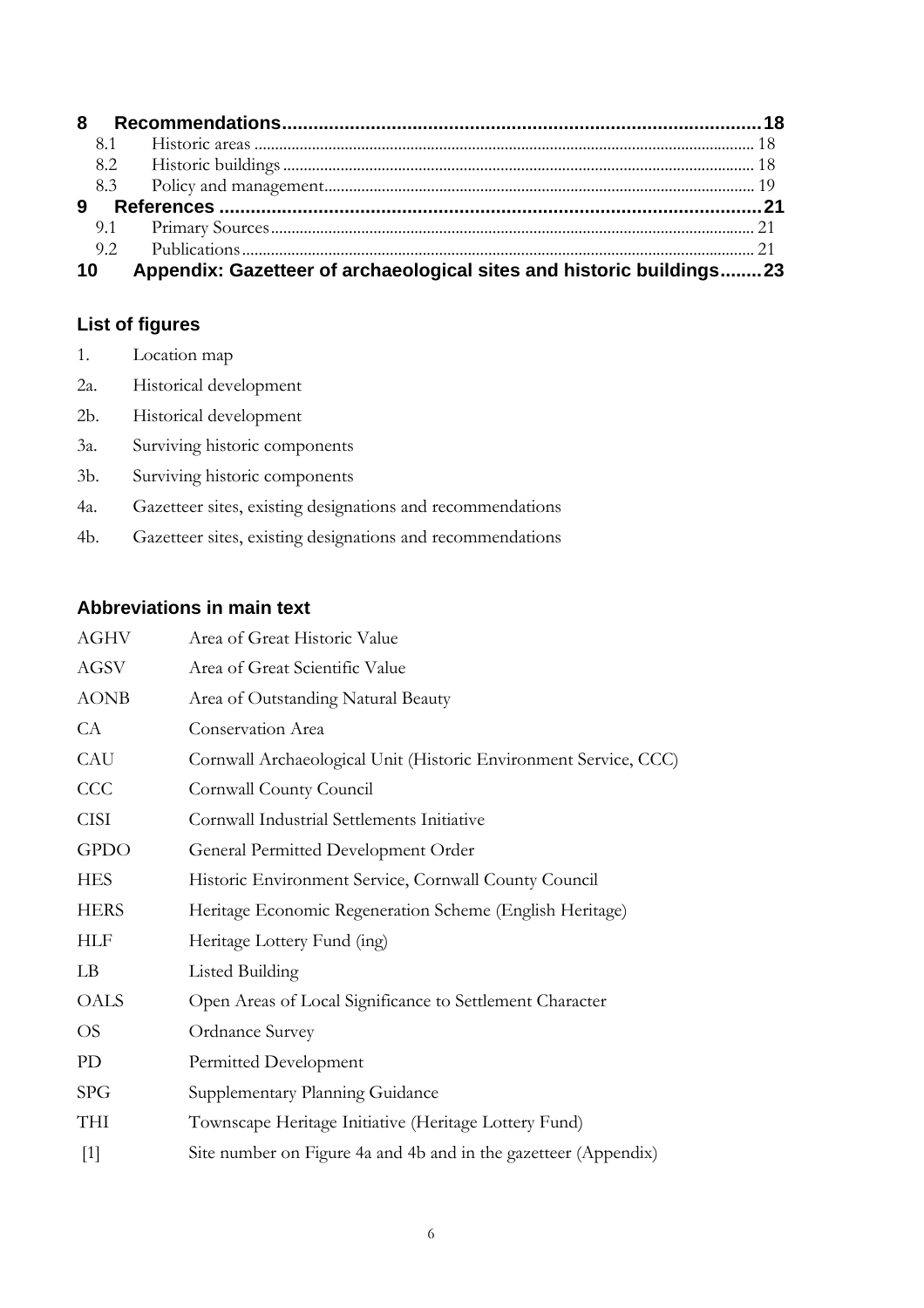## **1 Introduction**

## **1.1 Background**

Cornwall's industrial settlements are the subject of a Conservation Area Partnership under the heading Cornwall Industrial Settlements Initiative (CISI). This partnership between English Heritage (with the Heritage Lottery Fund), Cornwall County Council, and the District Councils is intended to assess the character and significance of the County's 112 industrial settlements. These include villages, ports and towns associated with Cornwall's 19th century industrial revolution, based on metalliferous mining, slate and granite quarrying, and china clay extraction. The historic importance and distinctive character of such settlements has previously been undervalued, and their existing status does not adequately represent the industrial history of the county. CISI is aimed at redressing this imbalance.

The Cornish Mining World Heritage Site Bid is being prepared for submission to UNESCO by February 2005 (for inscription in June 2006). The bid areas will include the full range of  $18<sup>th</sup>-20<sup>th</sup>$ century mining landscape components, including the settlements that were created or rapidly expanded as a result of mining and associated industries. All mining settlements are of significance to the World Heritage Site Bid - those that fall in the final Bid areas will be covered by the WHS Management Plan, while those that fall outside these areas will form part of the context for the World Heritage Site and will need to be sensitively managed in the light of this.

## **1.2 Project Aims**

The aim of CISI is to produce a settlement-by-settlement analysis in order to obtain an overview of the history, present character and importance of Cornwall's industrial settlements. This will help determine where, for example, new Conservation Areas should be designated (and existing ones revised), and could provide the basis for Conservation Area Statements (to be drawn up subsequently by or for District Conservation Officers).

## **1.3 Project methodology**

The methodology involved historical research, followed by a site visit(s). For the historical research, a date range of 1750 to 1945 was chosen, as this represented the period of industrial growth and decline in Cornwall. Archaeological and historical sources housed at CCC (see Section 10.1) were consulted, together with Listed Building data supplied by the District Councils. Using this information, Ordnance Survey base maps were hand coloured to show: the different phases of historical development; surviving historic components from each development phase; archaeological sites, key historic buildings, and statutory designations. These maps (which formed the basis for Figures 2-4), together with copies of the primary sources consulted, were bound into a folder for each settlement, for use during site visits.

The focus of the site visits was to assess settlement character and consider ways in which this could be protected and enhanced in the future. This was achieved using a checklist drawn from *Conservation Area Practice: English Heritage's guidance on the management of Conservation Areas* (1995) and *Conservation Area Management - A Practical Guide* (published by the English Towns Forum, 1998). The maps compiled during the historical phase were enhanced during the site visits, particularly with information relating to the survival and significance of historic buildings, and a general photographic record (colour prints) and video was made of each settlement. Meetings on site were arranged with the District Conservation Officers in order to discuss current initiatives and recommendations for future management.

## **1.4 Date of Assessment**

**Gunnislake was assessed as part of CISI during May and June 2003**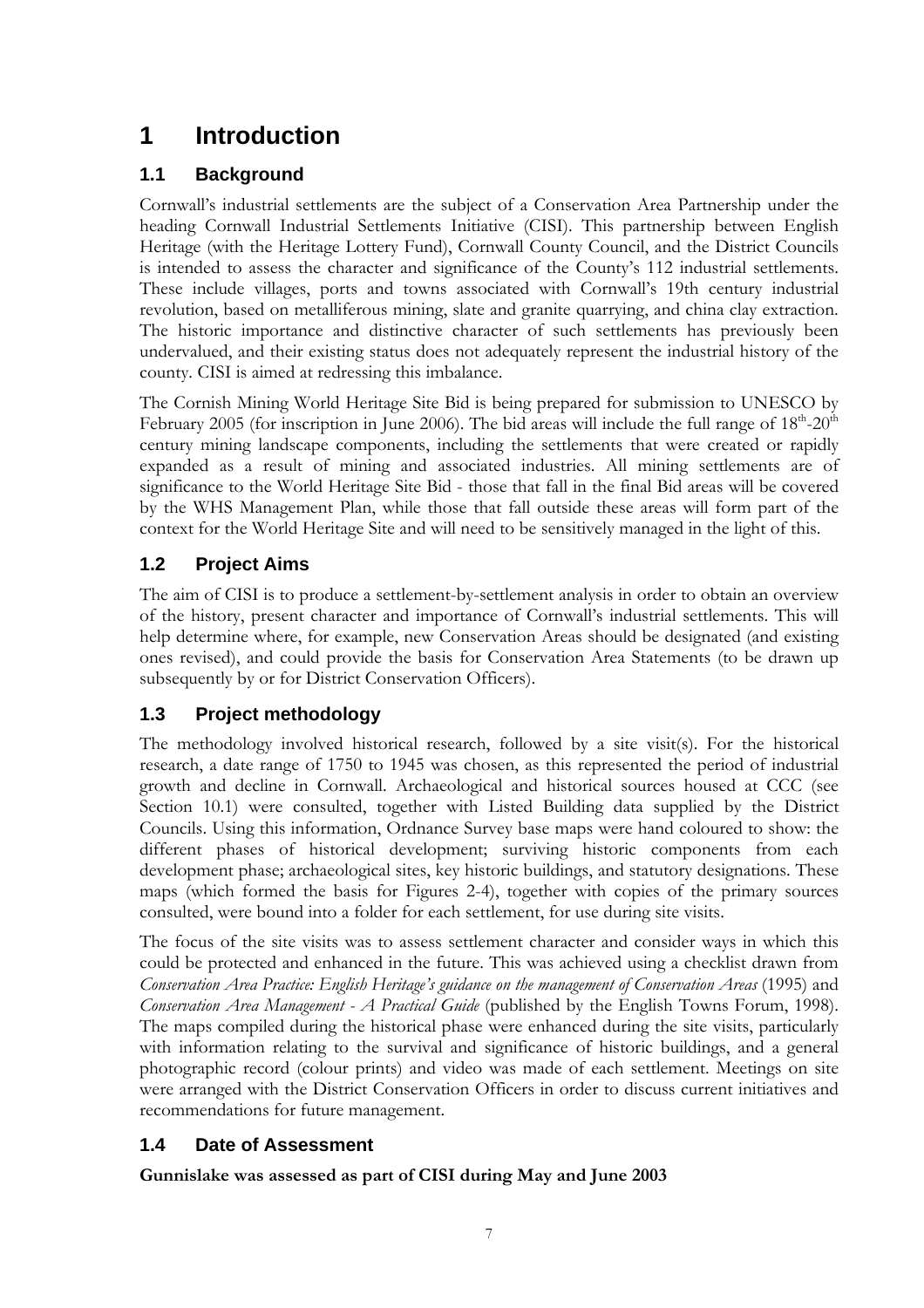## **2 Location and setting**

### **2.1 Geographical location**

Gunnislake is situated on the A390, 2 miles north of Calstock, 4 miles west of Tavistock and 5 miles east of Callington.

### **2.2 Landscape setting**

Gunnislake lies on the steep slopes of the Cornwall side of the Tamar Valley. These are relatively gentle at the southern end of the settlement, but the streets and houses steadily climb the hillside to about 160 metres. At the northern end the gradient is far steeper and the housing perches on the hillside. Along the meandering river side, and further up and down the valley, it is mainly wooded, whilst to the west the land continues to rise to the high commons known as Hingston Down. To the south the land rises to the adjacent industrial settlement of Drakewalls before falling away again to Calstock on the river.

## **3 History and physical development**

*This section should be read in conjunction with the mapped historical development in Figure 2.*

## **3.1 Pre-1809**

### **3.1.1 Economic activity**

The sheltered, fertile and mineral rich valley slopes around Gunnislake have yielded over the years abundant returns for both farmers and industrialists. The excellent growing conditions were exploited by market gardeners, the high point in local food production coming as a result of the Napoleonic Wars. After this date the land continued to be worked, with cherry orchards providing one of the most prolific crops, the remnants of which still survive. Evidence of early industrial activity has been discovered at nearby Drakewalls where open cast tin mining took place years before the first lodes were worked in the eighteenth century; the place name Gunnislake was recorded in 1485, and probably incorporates the word 'gunnis' meaning open mine working. A reference from 1639 points to a mill by the Tamar, probably used for processing ore from the Drakewalls site. By the late eighteenth century work had begun at Old Gunnislake Mine on four acres of setts below and above the main road and on the north side of the present village; between 1781-5 and 1790-91 511 tons of ore were produced.

The river was an important feature of the economic development of the settlement. The stretch of water was owned by the Abbots of Tavistock, on which they constructed a weir to attract spawning salmon, marking the tidal and navigable head of the Tamar. The bridge across the Tamar (known as New Bridge), the then lowest bridging point, was built in c1520 by Sir Piers Edgecumbe shortly after the dissolution of Tavistock Abbey. Ownership of the river passed to John, Lord Russell in 1539 and then to his descendants the Dukes of Bedford. Coal and timber for the mines and lime and manure for the market gardens were brought up from Plymouth by barges and the copper exported to be smelted at Swansea.

In 1808 a stretch of canal was constructed to the south of Gunnislake to bypass the weir, used principally for manure, building sand, bricks, lime and granite on barges hauled by teams of men; its width suggesting part of the southern lock was used for boat building. A ferry crossed the river at this point to Devon continuing a service which had originated in medieval times.

#### **3.1.2 Extent of settlement**

Although Gunnislake was first recorded in 1485, the main local settlement was to the west at Dimson, first recorded in 1327.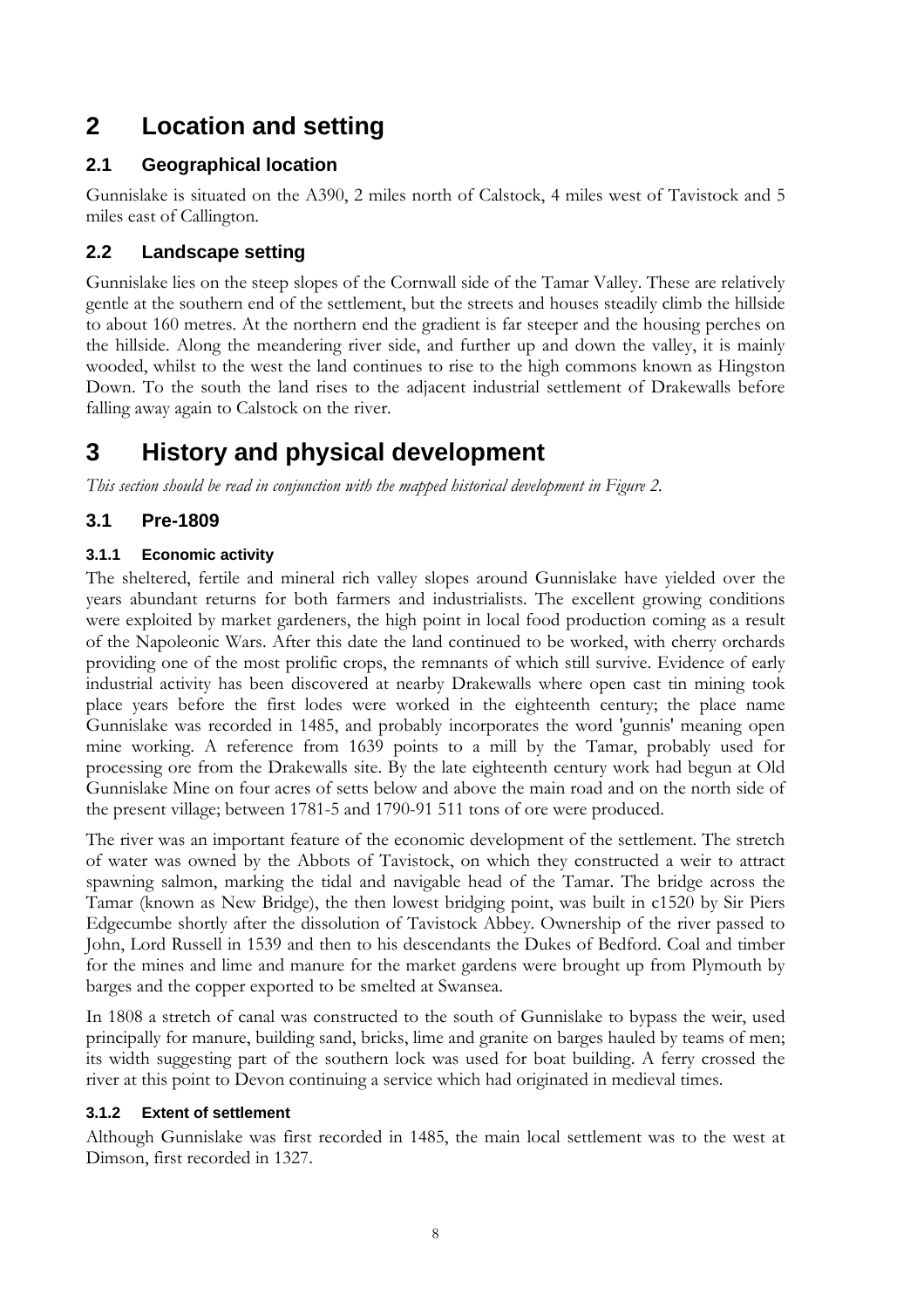The main medieval roads, and indeed the  $16<sup>th</sup>$  and  $17<sup>th</sup>$  century roads leading to the bridge, went through Lower, Middle and Upper Dimson, or else off to the north-west. The development of settlement from the building of New Bridge in about 1520 was little affected by the successive routes of the roads leading down to the bridge until the mid  $19<sup>th</sup>$  century.

The original location of 'Gunnislake' is uncertain, as is the nature of early settlement here, but it may well be related to the site of Old Gunnislake mine. The first major development certainly took place around the sites of Old Gunnislake and East Gunnislake mines in the late eighteenth century, by when development comprised farms and cottages along the lane (present day King Street) running east from Lower Dimson to the river through the main mining complexes, as well as a few scattered farms and hamlets with orchards, notably at Lower and Middle Dimson. The Cornish Inn had also been built – set back from the main road, it provably relates to the line of Bealswood Road, running north-west to join The Orchard, rather than the straightened line of the present A390.

### **3.2 1809-1842**

#### **3.2.1 Economic activity**

During this period the mines in and around Gunnislake continued to develop and expand. John Williams of Scorrier bought Old Gunnislake Mine in 1825 and worked it alongside Wheal Tamar in Devon. In his first year the mine showed profits of  $\frac{1}{37,000}$ , and by 1836 was employing 88 workers. Williams went on to purchase Drakewalls Mine in 1839 along with other small industries in the area including a paper mill at Danescombe, Slimeford Mine, a sawmill, copper ore yard, coal and culm yards and most of the lime kilns. Such was the status of Williams and his family that during this period Gunnislake was known as Williamstown. Mining, however, was not the only industry developing at this time. In 1808 quarrying began at a site to the south of the settlement known as Pearson's and beside the Tamar on land adjacent to Old Gunnislake Mine known as Snowden's Quarry. In1839 the Plymouth Brickworks was recorded at Lower Dimson. A paper mill was in operation by the river next to the new canal on a site that might initially have been the ore-processing mill associated with Danescombe mine. All of these industries required access to the river, and virtually the whole river front at Gunnislake became developed with quays on which stood a number of structures – notably the lime kilns. In 1815 Turner painted 'Crossing the Brook' depicting New Bridge and a large building behind which at this stage was operating as a granary.

#### **3.2.2 Extent of settlement**

In this period the outline of modern Gunnislake was formed with subsequent developments infilling the intervening areas of land. The settlement comprised a series of hamlets, industrial sites and, perhaps most significantly, an area of smallholdings between the main road and the river, a newly created industrial settlement 'location' such as are found in numerous industrial areas of Cornwall. The plots here, set within a patchwork of tiny fields, housed miners and quarry workers whose families augmented their income and diet through growing vegetables and keeping small livestock. To the south of the settlement the area around the canal continued to develop with the construction of a fish cellar.

The hamlet at Middle Dimson remained largely unaltered and agricultural in character whereas the small farm at Lower Dimson expanded to include rows of cottages probably associated with the new Plymouth Brickworks.

The centre of the settlement close to Old Gunnislake Mine and the new quarries now comprised a number of cottage rows, many of which were built by John Williams, two chapels - the Ebenezer Baptist Chapel and the Bible Christians - a blacksmiths and The Tavistock Arms Hotel. Like many other public houses in the area the Tavistock Arms (like the older Cornish Inn) began life as a hostelry providing lodgings for the newly arrived miners whilst their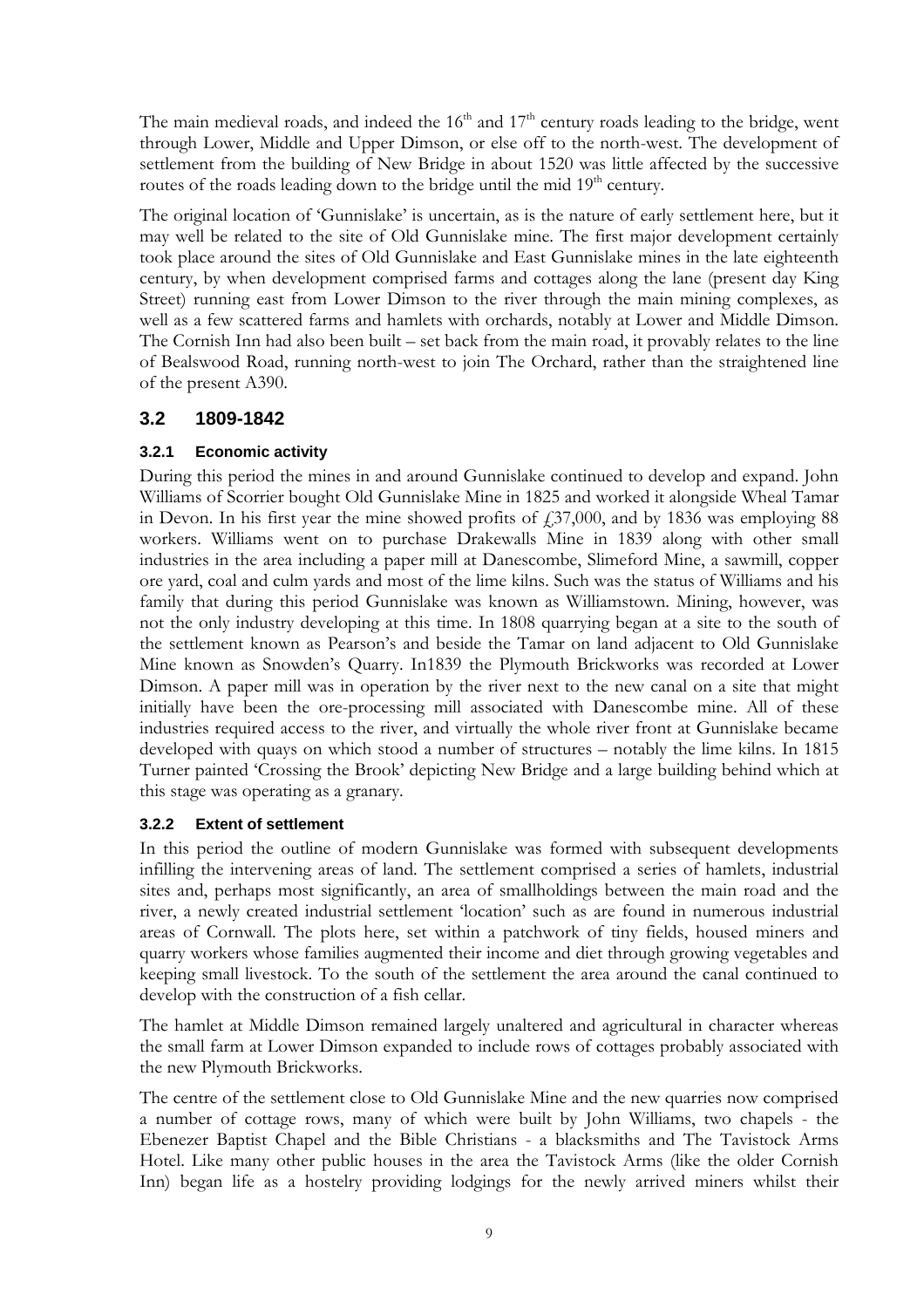accommodation was built. Despite this development Gunnislake only incidentally focused on the main road running through it (at that date following the line of Commercial Street) down to the bridge – the main settlement lines were still running west-east, along the lanes from the old high road through Dimson, parallel with the mining lodes down to the river and the quays; at this stage, many of the cottages and rows were built on and amongst still-working mines or only recently abandoned dumps.

### **3.3 1842-1882**

#### **3.3.1 Economic activity**

At the beginning of this period a large number of local men were involved in mining with over 400 working at Drakewalls, 70 at Old Gunnislake, 400 at Hingston Down and the new mine at Gunnislake Clitters producing 32,686 tons of copper ore in the years 1860–90, and another new mine working haematite developed by 1860 at Hawkmoor, north of the new Bridge. With the collapse of the copper market in the 1860s smaller mines like Old Gunnislake were forced into closure, but many of the larger mines switched production to tin and arsenic; the overall picture was one of retrenchment by the end of the period.

Pearson's Quarry, however, continued to expand, employing 700 men, and Snowden's with its convenient river transportation continued in operation producing stone mainly for road building. Many former copper miners found work in the local brickworks. In addition to the existing Plymouth Works a large new concern opened at Bealswood, Westlake's Brick and Fire Clay Works whose bricks were loaded onto barges and exported for use in government and public buildings. Other brickworks in the area included the Tamar Firebrick and Clay Works, the Phoenix Brickworks on Hingston Down which provided the paving for St Petersburg dockyard and the Sandhill Brickworks.

Local industry continued to prosper on the basis of river transportation, and during this period the Tamar Bone Mills and Manure Works operated down by the canal, while in 1876 the arrival of the East Cornwall Mineral Railway resulted in more efficient transport links. The line connected the mines at Kelly Bray to the quayside at Calstock with sidings en route at the brickworks at Lower Dimson, Drakewalls Mine, Gunnislake Clitters and the Tamar Firebrick and Clay Company.

#### **3.3.2 Extent of settlement**

During this period the disparate elements of the town began to join up forming a more cohesive settlement. Further rows of workers cottages were erected in the village centre and adjacent to the industrial areas to accommodate the growing numbers of workers employed at the mines and quarries. The row of cottages opposite Pearson's quarry was built by the quarry owners to house workers – Gunnislake must always have been as much a quarryman's as much as a mining village. Crocker's Row near Snowden's Quarry was named after a local boat builder who possibly built the row as a speculative investment. Development intensified along the roads linking the centre of Gunnislake to the older communities at Middle and Higher Dimson, and rows of cottages were wedged between the intensively worked smallholdings by the river. In addition the new prosperity of the managing classes resulted in the building of a number of large detached houses set in their own grounds such as Kingswood House, Prospect Villa, and Goldsworthy House.

The narrow road through the settlement to New Bridge (Fore Street/Commercial Road) became fully developed, and for the first time took over as the main axis of development in Gunnislake, occupying, as the name Commercial Street suggest, a proper role as the village centre, and taking on urban characteristics of density and scale, while on its outer lengths it was fringed with cottages and took on a more residential, domestic character. So rapid and intense was this development, that it soon needed to be by-passed by a wider route on the eastern site of the Old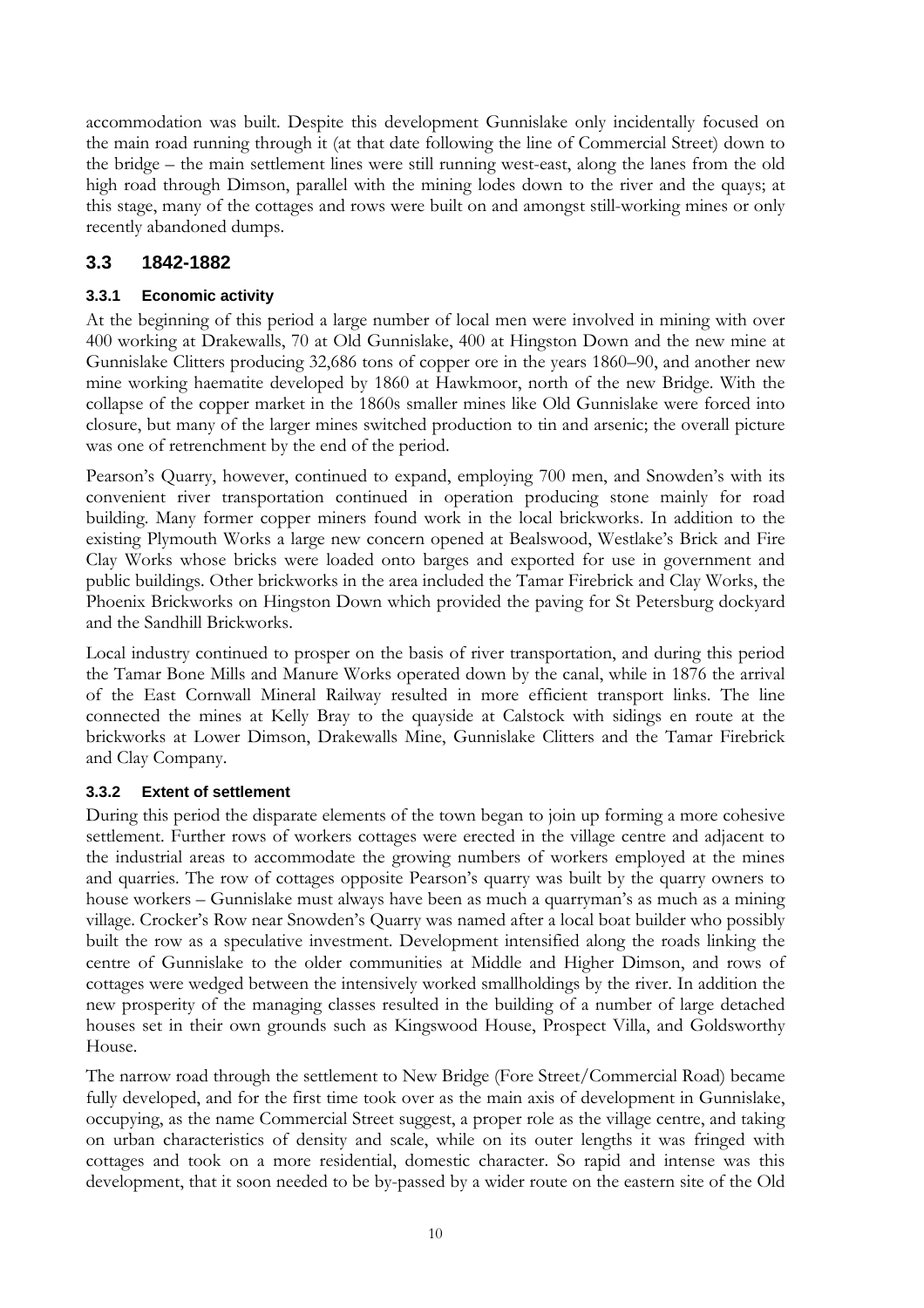Gunnislake Mine (the old route remains little more than the width of a footpath along its northern extension today).

Nonconformity was well provided for in Gunnislake which by now had four chapels, the original Bible Christian Chapel having been rebuilt in 1863 after the first collapsed due to subsidence. In addition there were two Sunday Schools, while the Anglican presence in the village took the form of St Anne's church, a spacious, well-built and prominent chapel of ease to Calstock, the mother church, built in 1880. Local meetings took place in Gunnislake's new town hall and the other traditional meeting place frequented by miners, the public house, was represented by the Rising Sun, the Cornish Inn and the Tavistock Hotel. At the head of the village near the new bridge stood the notorious building known as the Caledonian or Klondike on the site of a former brewery, which provided five floors of accommodation for miners in sixteen lodging tenements and an alehouse on the ground floor.

In 1872 the village acquired gas from Hawke and Vennings' gas works down by the river north of the Bealswood brickworks.

#### **3.4 1882-1905**

#### **3.4.1 Economic activity**

The production of arsenic used in the chemical industry for manufacturing glass, enamel and insecticides continued during this period. Between 1880 and 1902 the Calstock/Callington area was producing 50% of the arsenic requirements of the world from plants at Greenhill, Coombe and Rumleigh. Wolfram was also produced and the Oxland process which separated wolfram from tin was first practised at Drakewalls. By the end of the nineteenth century, however most of the mines had ceased production. There was a brief period of regeneration at the turn of the century with Venning's Directory reporting in 1901 *'The industries of this parish during the last 3 years have greatly revived, and several of the Mines and Granite Quarries that were formerly in a languishing state, and only employed a few men or had ceased working altogether, are now developing to a greater extent than they have been for the last 20 years'*. Within a few years, however, the mining industry in the Tamar Valley was finished. Some of the newly redundant mine workers found employment at the Bealswood brickworks, but by 1905 the Plymouth works had ceased production.

Pearson's' quarry was by 1905 linked via a branch line to the East Cornwall Mineral Railway where they owned trucks, an engine, and a siding. From the quay at Calstock the stone was shipped to Devonport to build the docks, Dover for the new harbour, Plymouth for its fortifications, and London for paving. Such was the quality and demand for the Tamar Valley granite, consignments were sent to France, Italy, Germany and Russia. In 1901 Snowden's was employing 100 men.

#### **3.4.2 Extent of settlement**

Due to the diversification of its industries Gunnislake continued to thrive when other industrial settlements in Cornwall were in a state of deep decline; it had developed into a recognisable and flourishing small town. Venning noted in his directory in 1901 *'This town was never in a more flourishing state than now. Nearly every house is occupied, labourers earn good wages, and not one scarcely is out of employment'*. The centre of the town was a hub of commerce with around forty-six shops including jewellers, tailors, and drapers in addition to the more mundane bakers, post office, grocers, butchers and ironmongers' one would expect to find in a settlement this size. New rows of workers cottages were built near the brickworks and quarries, and in 1901 the town had a population of 3,000.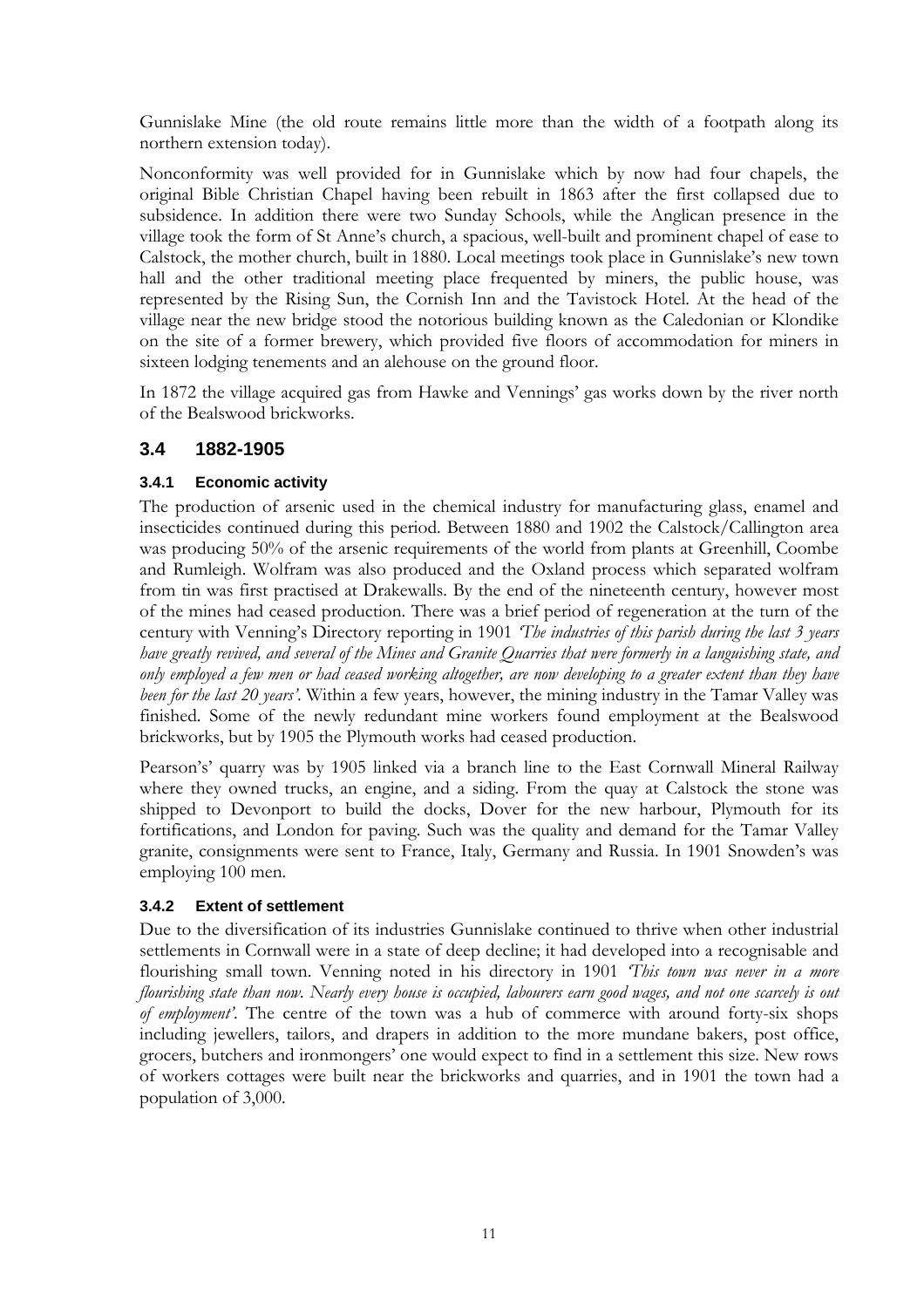#### **3.5 1905-1947**

#### **3.5.1 Economic activity**

Despite the optimistic projections in the 1901 Venning's Directory the newly revived old industries all drew to a close during the first half of the  $20<sup>th</sup>$  century. Foreign competition resulted in the closure of all the quarries by the outbreak of the Great War, followed by the brickworks. The railway continued to develop for a period with the building of a viaduct at Calstock in 1908 linking the Mineral Line with the line between Tavistock and Plymouth. Down by the canal the Tamar Bone Mills reincarnated itself to include a general stores but this finally closed in 1927. With the decline in the working population the many shops and businesses in the centre of the town began to close but the emigration and shipping office carried out a brisk trade relocating men to America, Canada, Australia, South Africa and Spain in search of work.

#### **3.5.2 Extent of settlement**

Unsurprisingly Gunnislake developed very little at this time, but the settlement was sufficiently well established that the schools, chapels and town hall continued to function. Although many of the shops closed down they were converted to domestic use and two garages, one on the site of the former Caledonia boarding house, opened in response to the growing car ownership in the town. The site of the former Bealswood brickworks was developed into the George V recreation ground.

#### **3.6 Post 1947**

During the 1960s and 1970s the land to the north of the settlement on the site of the western side of Old Gunnislake Mine was intensively developed with social housing as was the land between Middle and Lower Dimson. Whilst the mines were still in operation the whole of the valley side was systematically stripped of all its woodlands as timber was an important requirement for shoring up the tunnels and building sheds and outhouses. Over the years these trees have grown back and, coupled with the dramatic vistas down to the river, the potential of Gunnislake as an attractive residential and retirement centre has been recognised especially with its continuing rail link to Plymouth. A number of bungalows have been built in and around Middle Dimson and amongst the former smallholdings. This area was further developed in the 1980s with a large close of detached houses.

Although the number of shops still surviving is a fraction of those in operation at the beginning of the twentieth century there is still a definable shopping centre along Fore Street and Commercial Street and the three pubs still survive. The Plymouth Brethren Chapel and the Bible Christian Chapel are now in residential use, as is the Sunday School next to St Anne's Chapel, which is still used. The Wesleyan Methodist Chapel is still in operation and incorporates a day nursery. The united Methodist Chapel is now the Town Hall and the former town hall has been converted to a dwelling. There is still a post office but it has moved to premises on the other side of Fore Street and the school has recently expanded.

## **4 Current Character (Figs 3 & 4)**

#### **4.1 General**

In 1901 Venning's Directory described Gunnislake as a settlement which *'seems to have grown up rapidly without any well-defined plan; with no architectural pretensions it seems to have been designed in a nightmare, built in a whirlwind, and is capable of being made orderly only by a succession of rythmic [sic] earthquakes'*. This very astute observation helps to explain the difficulty in pinning down the centre of Gunnislake, and defining its character; this arises as much from its setting and topography as from any distinctiveness in its built fabric or townscape - its chapels, public buildings and domestic buildings are pleasant but fairly unremarkable, but their setting on the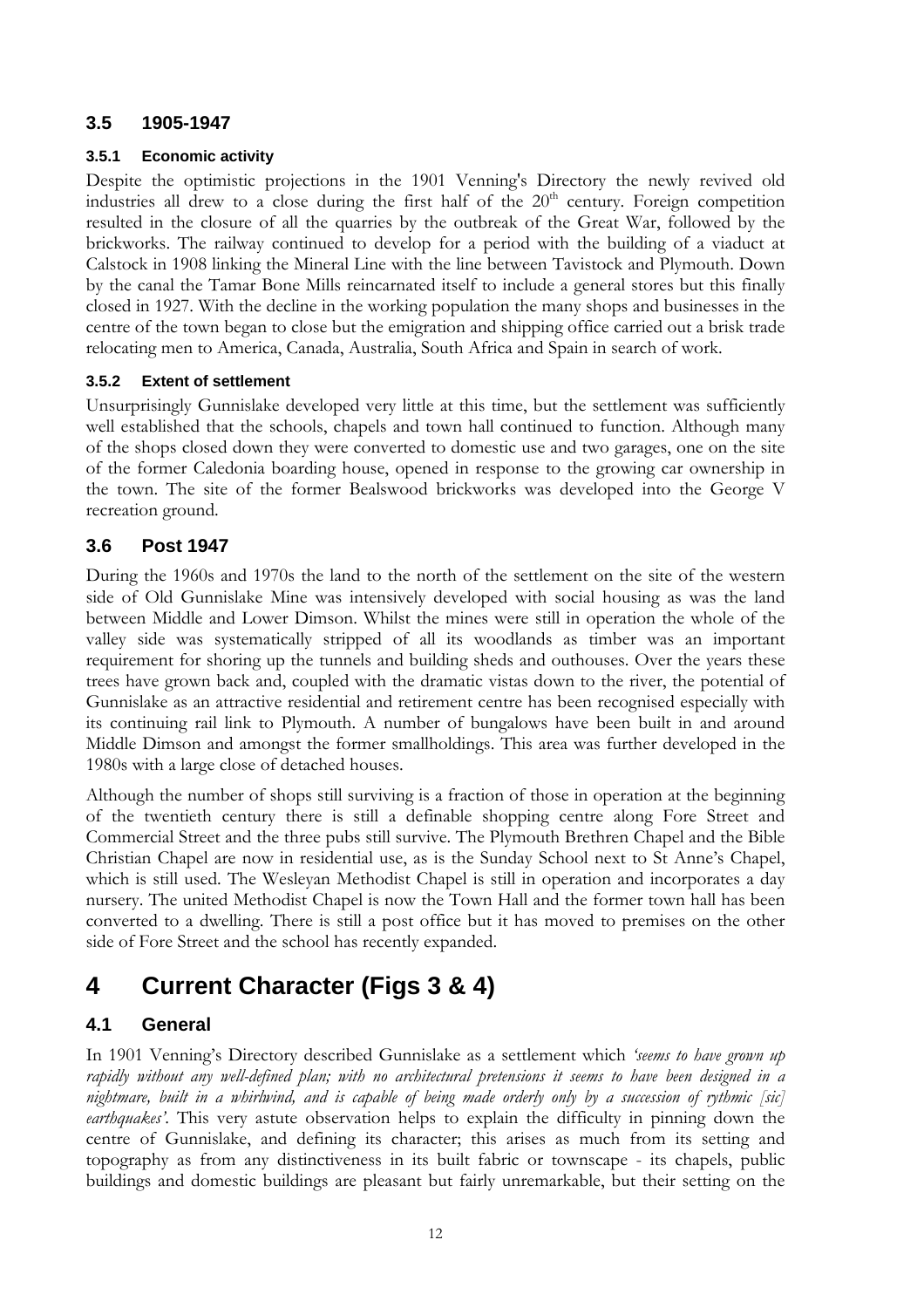valley side amongst industrial ruins and wooded slopes is incomparable. Despite subsequent infill and modern developments that have actually consolidated the town and made it more defined as a settlement, in some respects Venning's observations, if not his desire for seismic restructuring of the streetscape, still hold true today. Indeed, the fragmented nature of the town has been exacerbated by the at-times overwhelming intrusiveness of the main road passing through its core, which has successfully split open the heart of the town that took so long to develop a cohesive character; fortunately the settlement retains much more of interest away from the road.

### **4.2 Built environment**

#### **4.2.1 Public/ecclesiastical buildings**

Monuments to the town's mining past, the monolithic chapels of Gunnislake are scattered throughout the core of the settlement uncompromising in their size and design. Only the Wesleyan Methodist Chapel [18] remains in its original use, its plain rendered façade with roundheaded windows dwarfing the adjacent row of workers cottages. The Bible Christian Chapel [23] has been demolished, but the Plymouth Brethren Chapel [24] and Ebenezer Baptist Chapel [16], both stone buildings with gable ends, have been converted into domestic dwellings. The Methodist Chapel [17] in Fore Street a stone building with brick detailing, now serves as the Public Hall, and the original public hall [28] a simple square building with lancet windows and gothic tracery is now a private house. Similarly the old Sunday School [26] a large granite structure with a hipped roof is now in private use. Despite the changes in use these massive structures, intended to enlighten and educate the people of Gunnislake, continue to impact significantly on the surrounding townscape, dominating the views and terminating vistas.

By contrast the school [22] is on a far more domestic scale, its stone walls and bellcote typical of a small village primary school or Anglican chapel.

Originally there was no Anglican presence in Gunnislake, but the tall, rather austere chapel of ease of St Anne's [6] was erected in 1880 (architect J. P St Aubyn) adjacent to the former chapel; formed from local granite rubble with granite dressings, with blank walls articulated only by slim lancets it is enhanced by the dramatic gorge-like setting.

#### **4.2.2 Commercial buildings**

There is still a discernible commercial heart to the settlement centred on Fore Street, Commercial Street and the top of Newbridge Hill, but these shops and amenities represent only a fraction of the forty-six shops operating in the late nineteenth century. There were at least four shops [71] [69] [67] [59] in the area around the smallholdings at the southern end of the settlement, but these have all now been converted into houses. Throughout Gunnislake amongst the rows of cottages traces of fascia boards give evidence of previous commercial activity, but at Lion Cottages [59] the shop windows are still in place. In the centre of the town although a number of original fascia boards are still in situ behind modern alterations, most of the shop fronts are modern with a few exceptions such as [137] [118].

The three major public houses are still in operation and form significant features in the townscape. The Cornish Inn [25] with its painted rubble stone walls, double height bay windows and massive hipped slate roof still dominates the small square at the head of the village, terminating the north-westerly vista from Calstock Road. The flat fronted facades, with large window openings and simple door cases of the Buccaneer Inn [117] and the Tavistock Hotel [27] facing each other across Fore Street frames the vistas up Commercial Street and down Newbridge Hill. Their prominent siting reflects the important role they played in the commercial life of the town in the nineteenth century and to a lesser degree in the present day.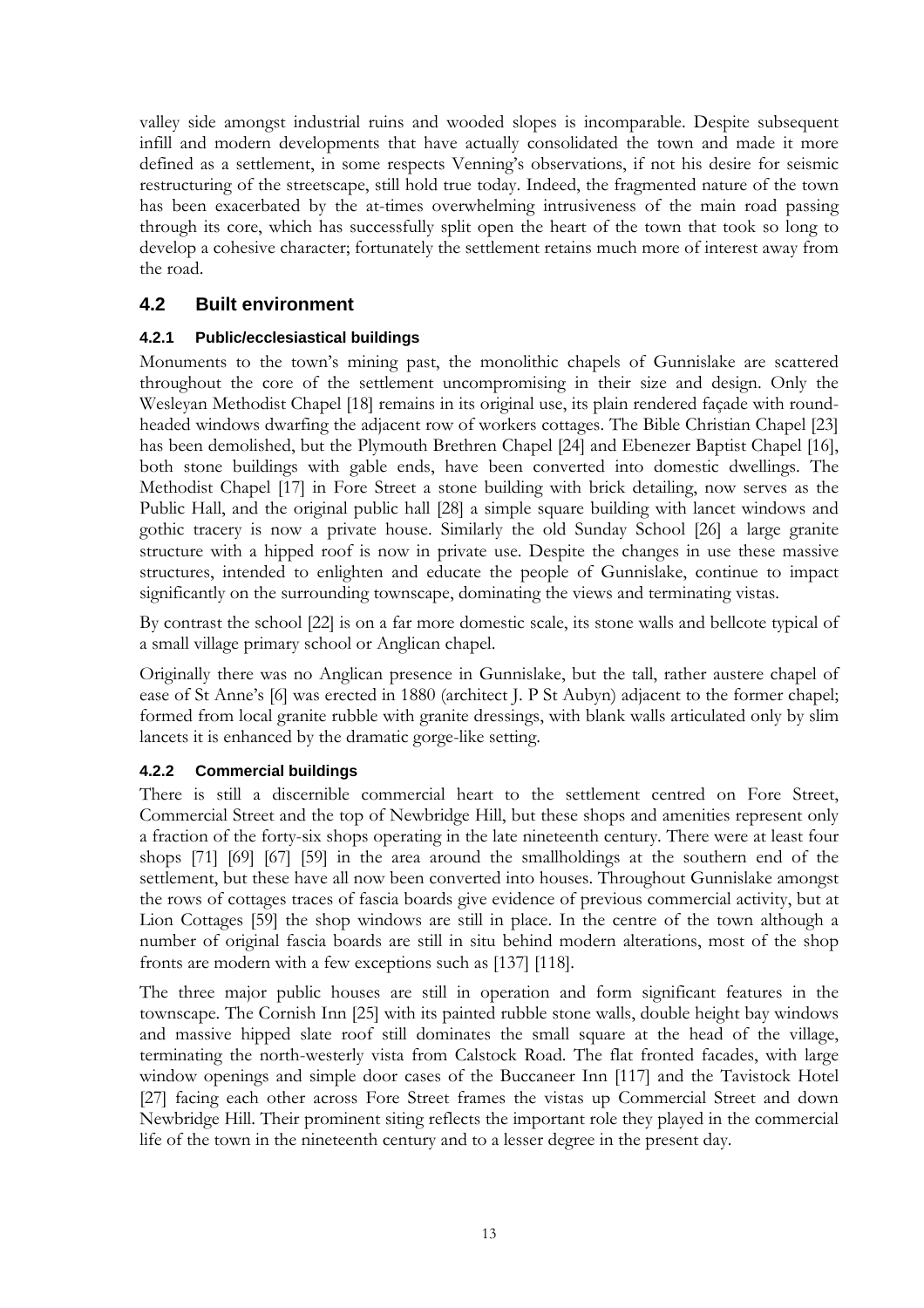#### **4.2.3 Housing**

The housing in the centre of Gunnislake remains virtually unchanged since the mid-nineteenth century, rows [100] [121] [122] [127] [140] [142] of flat fronted painted rubble stone cottages, now interspersed with modern infill. There are a few surviving larger houses in the town centre Kiln House [124], a rendered double fronted building with plain architraves and The White House [82] a semi-detached villa with bay windows and a central niche. Most of the larger houses, however, are just outside the centre on Sand Hill [73] [75] hidden down long drives amongst mature trees. In Middle and Lower Dimson the original eighteenth and early nineteenth century agricultural housing [3][4][5][105][106][160][162] with gable end stacks, irregular window openings and thick granite lintels still survive amongst the later mid-nineteenth century rows [104][[151][155][157][158], modern detached bungalows and housing estates.

The farmhouses and associated cottages still survive at Star Park Farm [143] and Cheniu [148].

At the southern end of the settlement an  $18<sup>th</sup>$  century farmhouse [7] stands amongst early  $19<sup>th</sup>$ century smallholdings [47][55][56][62], mid-19th century workers' cottage rows [46][51][57] and a number of sizeable detached mid to late  $19<sup>th</sup>$  century houses including [40][43][64]. Despite a large number of detached modern houses and two housing estates the overall rural character of this part of Gunnislake still remains.

#### **4.2.4 Industrial remains**

Although the chimneys, engine houses and count houses of Old Gunnislake Mine have not survived there are a number of cottages [145][144][150] which may originally have been part of the western site. On the eastern site beneath the riverbank undergrowth it is possible to see the decaying walls of an old smithy and mine buildings [20] and the walls of a quay [163] where the ore would have been sent down river to Plymouth. There remain odd patches of dumped waste, and some curious walls and blocked openings in and around Hoopers lane and King Street which relate to former industrial activity. It is along the river that the greatest number of industrial remains still survive including limekilns [8], quarry buildings [130][95][96], the quarry entrance gate and walls [166], a house associated with the gas works [50], and a leat [167] from the brickworks. By the Tamar Manure Navigation canal [32] the original lock [30] and lock keeper's cottage [34] can still be found along with the walls of the bone and fertilizer factory [29], and outbuildings [37] possibly associated with the fish cellars.

The site of the brickworks is now the recreation field and Snowden's Quarry is hidden beneath trees and undergrowth. Similarly the huge site of Pearson's quarry is now covered with trees and access is restricted.

#### **4.2.5 Road engineering/paving/street ephemera**

The most spectacular, and arguably most important historic structure in Gunnislake is undoubtedly the  $16<sup>th</sup>$  century Bridge, but the whole settlement is in many ways a monument to successive layering of transport routes, particularly roads, but also riverside quays and old rail and tram routes. The retaining walls, cuttings, embankments and boundaries associated with all these engineering features, from the  $16<sup>th</sup>$  century on, are a major feature of the town's character, albeit their importance and qualities are largely unrecognised as they become overgrown and hidden by trees and bushes, or else are dangerously difficult to appreciate amongst the speeding traffic. One would expect to find large quantities of stone paviours, walls and gateposts in a settlement so linked to improved roads, quays and tramways and that once supported two sizeable quarries, and in this respect Gunnislake does not disappoint. Throughout the settlement the gradient is resolved by flights of chunky granite steps [172][173][[175][186], stone paviours can be found outside a number of the principal buildings [171][[187] and granite kerbstones border tarmac pavements [180]. Granite gateposts flank the driveways and entrances to both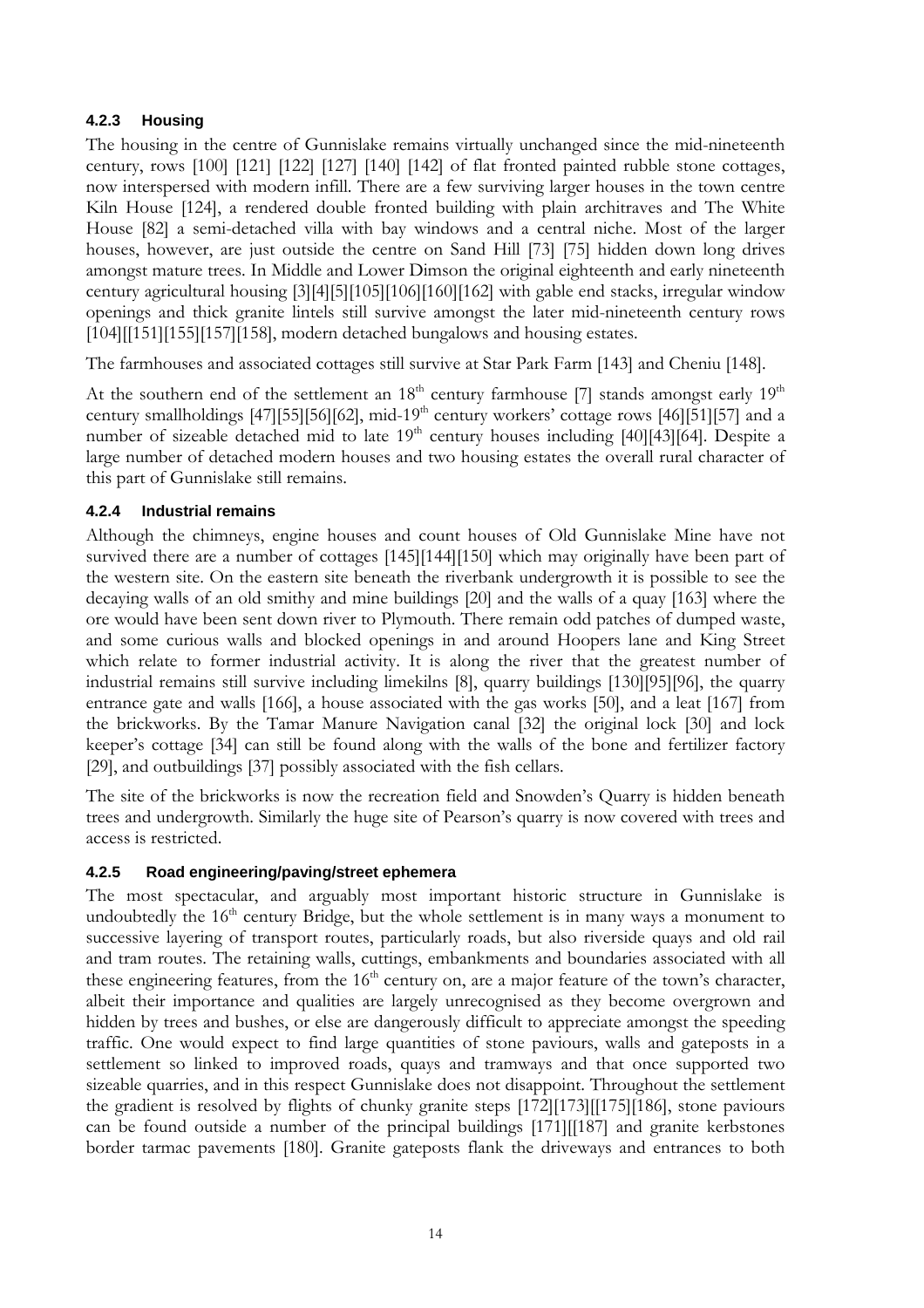grand and modest dwellings [185][191][193][194][195], and thick random blocks of the stone [183] are used for demarcating the pavement.

Despite the ubiquitous nature of granite other paving materials can be found in the town – such as cobblestones [177], bricks [175] and stable blocks [181][182].

In Middle Dimson the original Victorian post box [174] still survives and there are a number of standpipes with stone surrounds [176] [178] [179] in the area around Commercial Street.

Granite walls proliferate throughout the settlement but particularly interesting survivals include the old farm walls [192] off King Street, the walls of the blacksmiths and stables [184] behind the Tavistock Hotel and the entrance arch [168] and retaining wall [169] to the old orchard near Middle Dimson.

#### **4.2.6 Materials and local details**

The majority of buildings in Gunnislake, be they grand detached or tiny cottage, are constructed from granite or rubble stone with slate roofs. Many of the buildings have painted facades and old photographs suggest this has been common practise since the early twentieth century. What distinguishes the rows of workers' cottages from similar buildings in the Bodmin Moor area is the size of the window openings. The need for larger windows could have been in response to the smoggy conditions caused by the many chimneys from the quarries, mines and brickworks discharging fumes that became trapped in the valley.

Throughout the settlement slate roofs are enhanced by terra cotta ridge tiles many of which are patterned with finials. These decorative flourishes in fairly modest settings, including a number of wall plaques [82][111], reflects the accessibility of the material.

Another feature of the town is polygonal shaped buildings [71] [72] [118] [144] forming the apex of the many interconnecting alleys and streets.

### **4.3 Streetscape**

Apart from Newbridge Hill, which in the mid nineteenth century replaced the track that borders Mudges Terrace as the main road north out of Gunnislake, and the driveways of the modern estates, the roads and lanes in the town have remained unaltered since the early 19<sup>th</sup> century.

The centre of the settlement around Fore Street and Commercial Street has a very hard landscape, with the majority of the buildings that fringe the streets abutting straight onto the pavement. Within this complex and dense central core are two cleared areas now used for a car park and bus shelter. Equally intensively developed is the eastern end of King Street where interconnecting alleyways are bordered by house or high garden walls. In contrast, the area to the south of the settlement around the original smallholdings still has a rural feel due to the retention of original field boundaries and much of the new housing being set back behind garden hedges. In Middle Dimson a mixture of the two patterns can be found with the row of cottages [104] abutting the road presenting a forbidding continuous wall articulated by few window openings opposite a row of cottages set back behind long front gardens.

### **4.4 Views, Vistas and Green Space**

#### **4.4.1 Views and Vistas**

From many of the vantage points in the town, due to the precipitous nature of the terrain, the bulk of the settlement is hidden. Standing on Newbridge looking south the vista consists entirely of a curving river bordered by tree covered slopes and no hint of the town above. Similarly from the high ground to the west around Middle and Higher Dimson the land falls away to such an extent that the centre of the town is hidden and only the distant slopes of the Devon river bank are visible, just as looking north-east from the area of the smallholdings the development is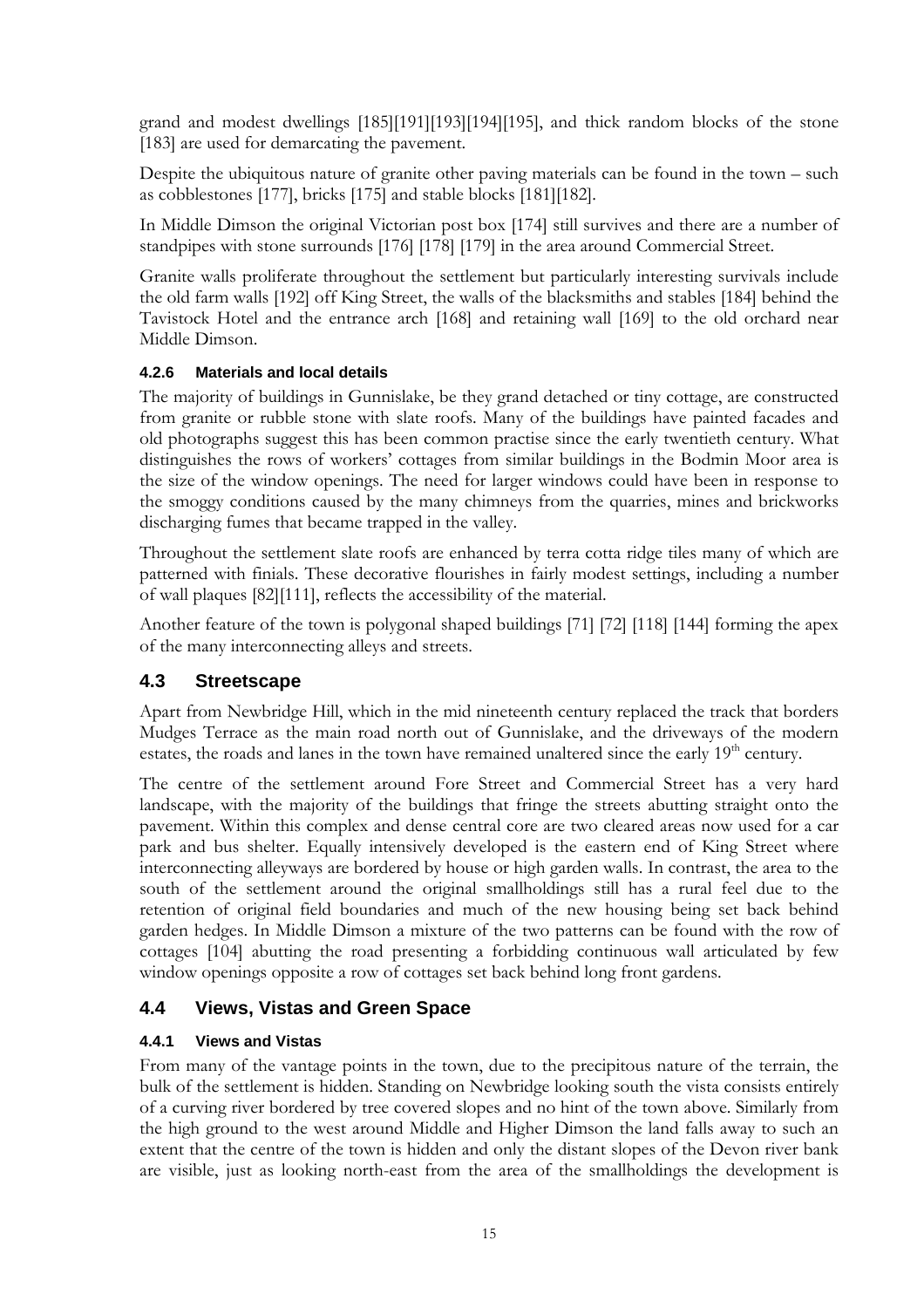masked by trees - and the view inland is rather of a rural landscape of whitewashed farms and large cottages and houses set against the rising wooded hill. From within these streets, especially those sloping up above the town centre, there are views across important open spaces from King Street to Chapel Street, or from the high Dimson road down into the semi-private and secluded areas around Hoppers Lane; the whole gives the appearance of a semi-rural landscape rather than the edge of a densely built-up small town.

It is only within the centre of town that the full extent of the settlement can be appreciated. The major urban vista is looking south from the road outside the Cornish Inn where Fore Street divides to form Commercial Street and Newbridge Hill. Within the centre of Gunnislake there are views of stepped houses, shops and chapels both climbing and descending the slopes. In the area to the south of King Street within the dense housing and garden walls archways provide glimpses into yards and gardens.

#### **4.4.2 Greenery**

Apart from the modern housing developments the single most significant change to Gunnislake since its industrial heyday has been the 'greening' of the settlement. In the mid-nineteenth century the two quarries formed open gashes in the landscape, the hillsides were stripped of trees used for the mines and the smallholdings' fields were bordered by drystone walls reminiscent of moorland farms. The undergrowth and trees are now so thick along the river bank, once the site of tramlines, quays and industrial buildings, that only glimpses of old walls through the ferns and ivy suggest this was anything other than a rural walkway. The drystone walls around the smallholdings are so overgrown with vegetation they resemble hedges, and the quarries are covered in trees as are the hillsides. Within the settlement, former industrial sites are now playing fields (King George V recreation ground, Hoppers lane sports field).

## **5 Industrial significance**

Without the mines, quarries and brickworks Gunnislake would have remained a small group of disparate smallholdings and market gardens on the banks of the River Tamar. All the housing chapels, shops, commercial and public buildings which sprung up in the nineteenth century were as a direct result of the needs of the industrial workers and their families. Unlike many industrial settlements in East Cornwall the workers' housing was built adjacent to the centres of industry and as a result the industrial and domestic architecture is interwoven.

Gunnislake is unusual in the wide range of industries that took place so close to a major river/port facility and a major transport focus. The influence of the quarries, brickworks and terra cotta works is evident throughout the town in the use of local building materials.

As Venning remarked, the settlement grew up and along the roads, much more like the pattern in the earlier developed industrial areas of West Cornwall, without any overall or coherent plan. Yet he failed to recognise the planned settlement that was laid out south of the main core area the smallholdings or location settlement along Bealswood Road – that places Gunnislake in a particular category of Cornish industrial settlement.

Nor did he give full credit to the process whereby such disparate, uncontrolled and seemingly random developments could coalesce and create a recognisable and distinctive place. The role of the important an ever-changing road and communication pattern in this process was of paramount importance, as seems so often to have been the case in Cornish industrial settlement development.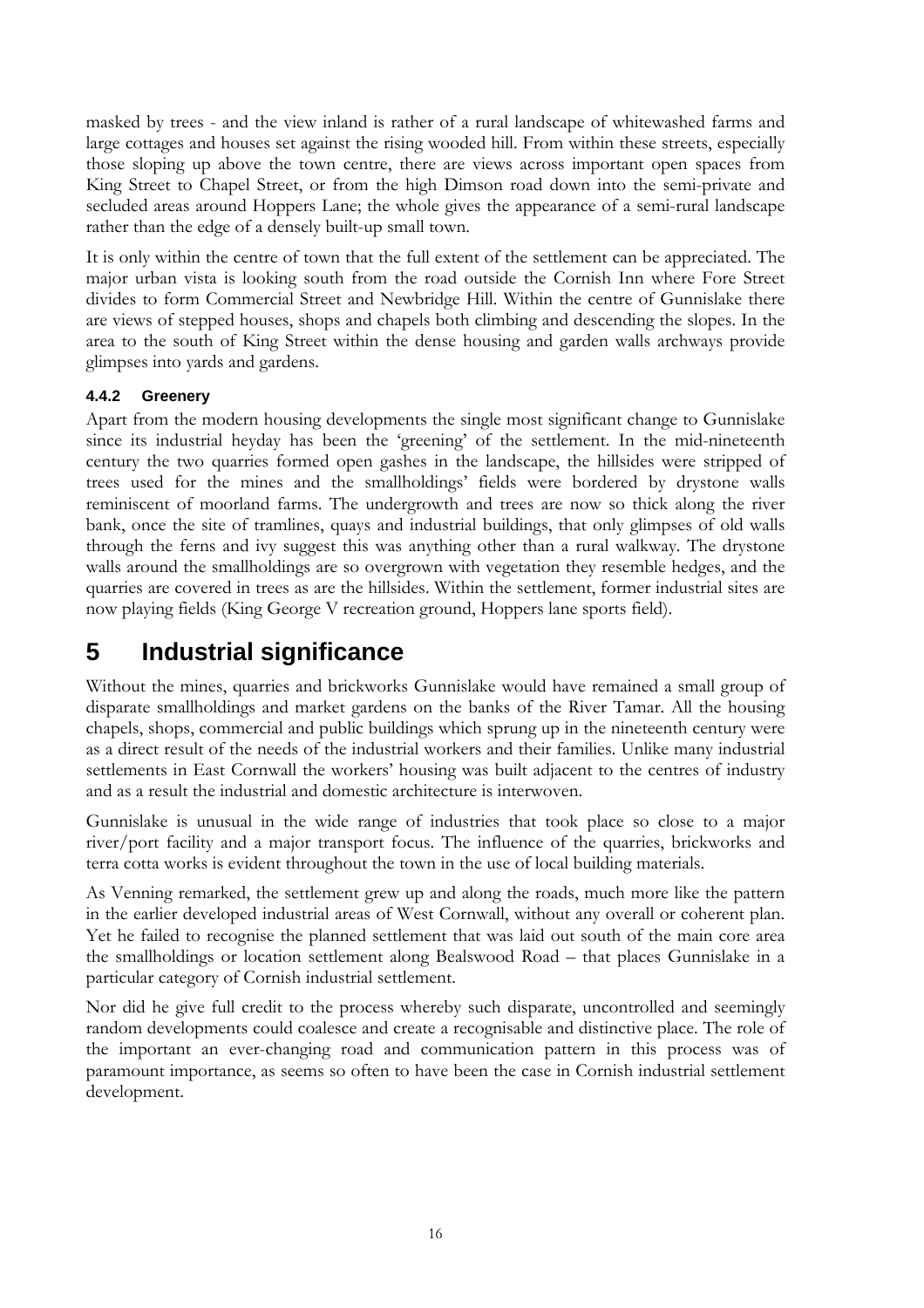## **6 Designations**

### **6.1 Scheduled monuments**

There is one scheduled monument, the Tamar Canal.

## **6.2 Historic Buildings** (Fig 4)

There are 7 buildings listed grade II and the bridge is listed grade I.

There is no local list

## **6.3 Historic Area Designations** (Fig 4)

There is no conservation area.

## **6.4 Other designations**

*(All policy numbers refer to Caradon Local Plan adopted December 1999)* 

The whole town lies within an Area of Outstanding Natural Beauty AONB – policy CL6

The areas of land bordering the river, the site of Old Gunnislake Mine (east), the hillside below Mudges Terrace, the Site of Snowden's Quarry, the playing field and the land below Kingswood House are all designated Open Areas of Local Significance OALS – Policy EV6

There is a Village Development Limit (Policy H2—3) tightly drawn around the present village to retain the discrete character of the settlement and to prevent sporadic development

## **7 Current issues and forces for change**

## **7.1 Current Issues**

The major issue in Gunnislake is the large number of heavy goods vehicles which pass right through the centre of the town making the area of Sand Hill, Fore Street and Newbridge Hill extremely noisy and polluted. As a result the village lacks a central core where people wish to linger and the historic fabric is at risk from the high levels of pollution.

Lesser concerns include the high proportion of replacement plastic windows in historic buildings and the paucity of good shopfront design.

Recent streetscape improvements in Gunnislake have attempted to improve townscape and the setting of the main road; they have used traditional materials, but the detailing is fussy, in the effort to turn corners granite is cut into unfeasibly small and complicated shapes; some of the landscaping has created in effect irrelevant little spaces, which no matter how well contrived, are still unusable because the road is so unpleasant. Such well-intended efforts are laudable, but the end result is too easily dismissed as tokenism, and a greater degree of substantive, relevant and effective design should be applied in any further works.

## **7.2 Forces for Change**

Caradon District Council are aware of the blight caused by HGVs in Gunnislake and in their local plan state the intention to press for the early introduction of restrictions on that part of the A390, possibly by a weight restriction on New Bridge.

Gunnislake is currently being promoted as an area of historic and environmental interest, part of the important Tamar valley AONB project. This initiative should continue to be supported (its contents and remit are too wide to summaries in this report; the CISI and AONB objectives are compatible, and this CISI report should add valuable information to the ongoing AONB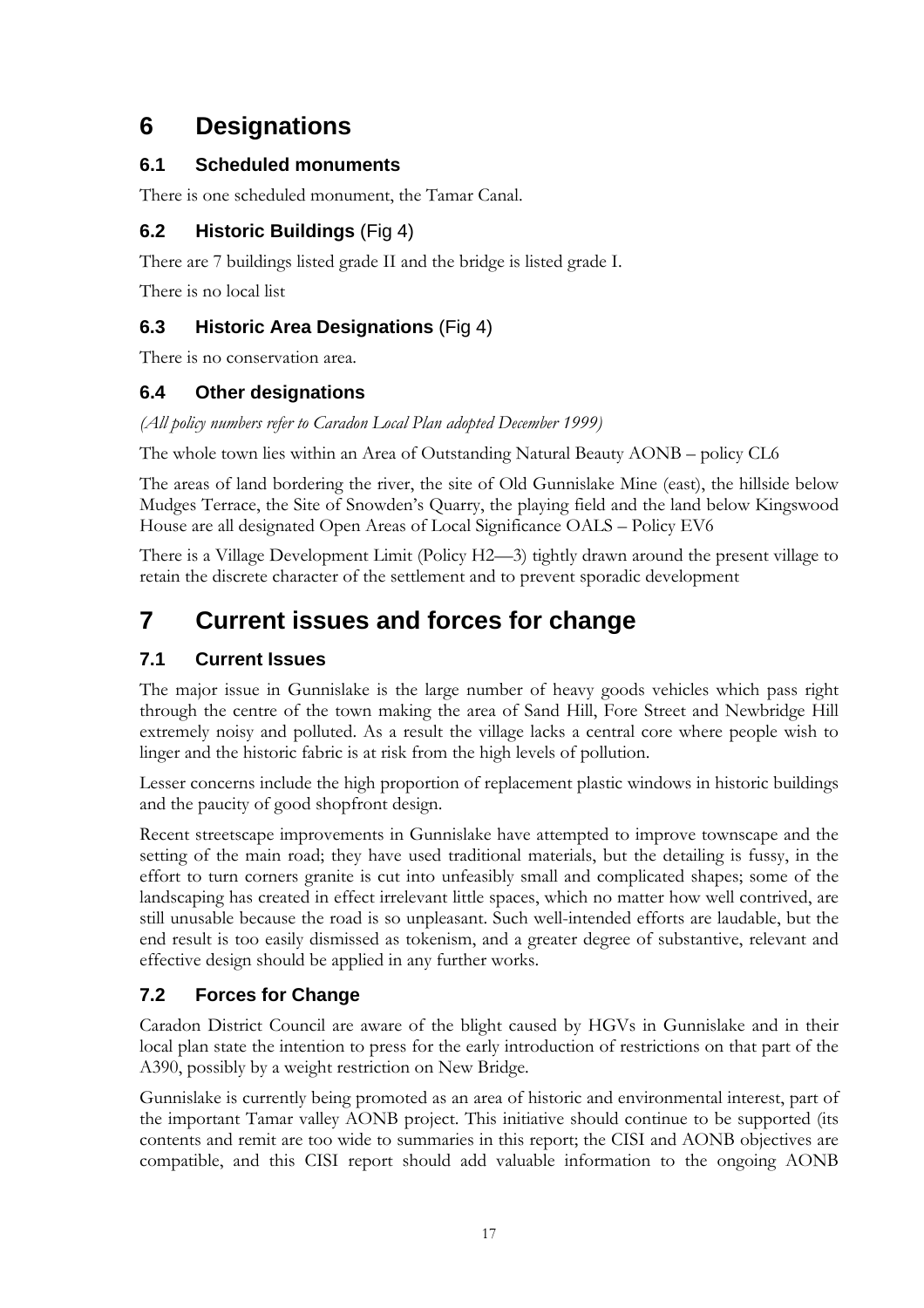programme). If successful further tourists and residents will be attracted to the area, it is to be hoped that any future development respects the historic fabric and environment.

## **8 Recommendations**

#### **8.1 Historic areas**

#### **Recommendation: 1 Conservation Area**

Designate CA to include the whole of the settlement excluding the new estates.

Reason: To recognise the areas of special architectural and historic importance in Gunnislake, and to promote policies and schemes for the preservation and enhancement of those areas.

#### **Recommendation: 2 Conservation Area Appraisal**

Prepare a full and detailed conservation area appraisal to accompany CA designation/extension.

Reason: To accord with statutory requirements and departmental policy advice, to ensure a full and adequate understanding of the special historic and architectural importance of the CA, the range of historic fabric and archaeological potential, and to establish effective parameters for management and policy proposals.

#### **Recommendation: 3 Open Areas of Local Significance**

Further designation of OALS including the playing field to the north of the school and the old orchards between Chapel Street and Hoopers Lane.

Reason: To manage and protect the setting of the proposed conservation area.

*OALS are an extremely important and useful policy both to contain the spread of development around settlements and to act, in effect, as a secondary layer of management and control around a conservation area, preserving the setting of such an area. There are already several OALS designated in Gunnislake but consideration should be given to further designation.*

#### **Recommendation: 4 Article 4 Directions (Walls)**

Article 4 Directions to control the demolition of walls and hedges, especially for the creation of hard standings.

Reason: To protect the character of Gunnislake against inappropriate incremental alterations and demolition.

#### **Recommendation: 5 Article 4 Directions (Buildings)**

Article 4 Directions to control the demolition and alterations to individual houses, to prevent demolition of freestanding outbuildings and to prevent the loss of such features as unlisted shop fronts, especially when now in residential use.

Reason: To protect the character of Gunnislake against inappropriate incremental alterations and demolition.

#### **8.2 Historic buildings**

A fuller understanding of the stock of historic structures in Gunnislake as elsewhere in Cornwall, is urgently required – local list surveys, thematic surveys, detailed recording as part of Article 4 Directions should all be viewed not only as a first stage to Listing, but as an end in themselves, as critically important elements in the creation of policies, in prioritising action, in targeting funding strategies, and as a means of successfully managing change and promoting opportunities.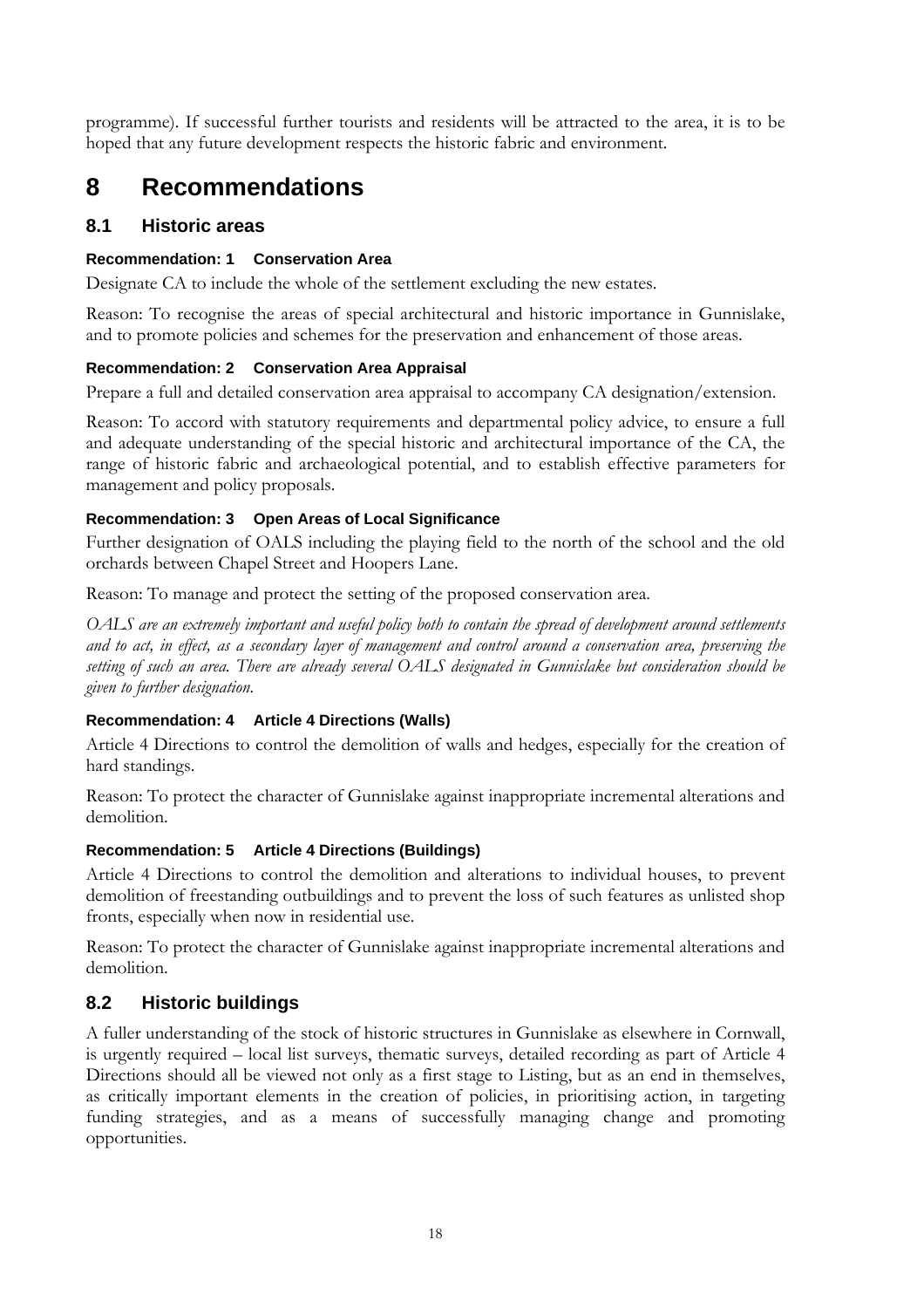#### **Recommendation: 6 Statutory listed building review**

Review the statutory list of buildings of special architectural or historic interest for the Gunnislake area.

Reason: To update the statutory list to reflect changes in understanding of the historic environment, in order to preserve or enhance the special character of the buildings and the area.

*The following list puts forward a range of structures that might be considered for listing - there are others not given here which on closer inspection might also be included; the intention here is to give an idea of the scale of any potential listing exercise.* 

*Morwell [162] Savona [160] Alma Cottage [109] Crofters [106] 3-6 Belle Vue Cottages [70] 1-2 Bealswood Road [47] Kingswood House [49] Heather Cottage [62] Little Honeycombe [56] 7-8 Commercial Street [119] Hartley House [73] Marlow House [75]* 

*Kingswood House, Sand Hill [75]* 

#### **Recommendation: 7 Non-statutory historic buildings survey (Local list)**

Prepare a list of locally significant structures which contribute substantially to the character of the settlement, based on the combined criteria of both listing and Article 4 Directions, and backed up by a Buildings-at-Risk survey, detailed Article 4 Directions and substantive and enforceable policies in the local plan. This could also back up applications for grant aid.

Reason: To ensure a full and accurate record of the historic fabric of the settlement, to strengthen existing Local Plan commitments to prevent proposals that would harm the historic heritage of the village and guide development and promote change that will preserve and enhance the character of the village.

#### **8.3 Policy and management**

#### **Recommendation: 8 Archaeology**

Undertake a full survey of archaeological potential in Gunnislake, backed up by an additional policy requiring proper recording of archaeologically sensitive sites before development.

Reason: To comply with and strengthen existing Local Plan commitments to prevent proposals that would harm the archaeological heritage of the town, and thereby preserve the special character of Gunnislake.

#### **Recommendation: 9 Derelict land**

Base proposals affecting the areas of derelict land that surround and permeate Gunnislake on a thorough understanding of the unique historical and archaeological importance of the sites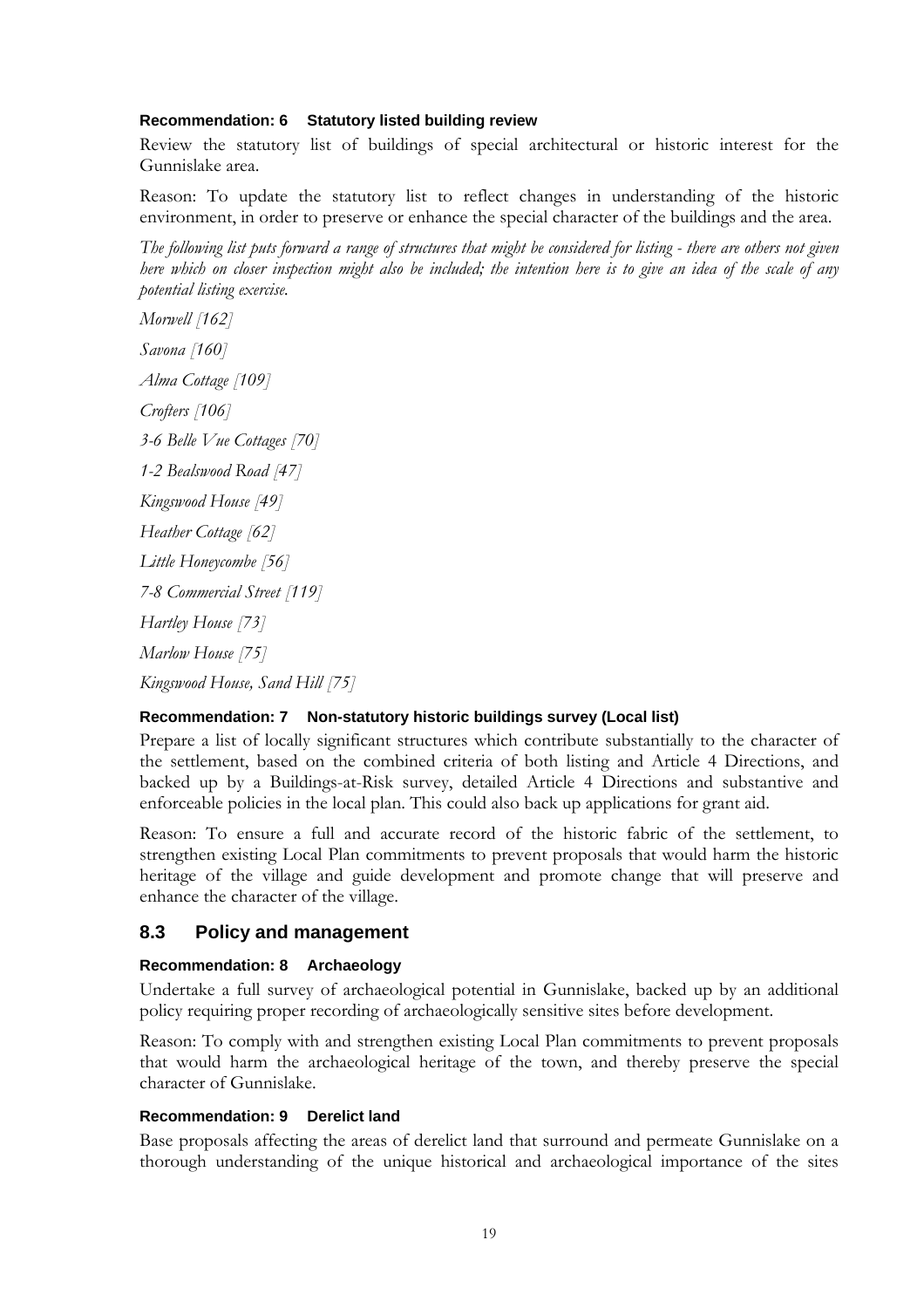themselves, and also of their value to the setting of Gunnislake. Conserve surviving historic fabric and landscape.

Reason: To ensure that the sites retain both their historical relevance to Gunnislake and Cornwall, and their own archaeological and historical integrity.

#### **Recommendation: 10 Limit or restrict development**

Further development on the outskirts should be avoided or limited in extent and, where necessary, fully integrated into the historic topography and settlement form, and ideally should be limited to those sites within the village development limit set by Caradon District Council.

Reason: To retain both the discrete identity of Gunnislake and comply with existing Local Plan commitments.

#### **Recommendation: 11 Back-land and trackways**

Recognise the importance to historic character of back-land areas, tracks and lanes as an important aspect of Gunnislake's character; preserve and enhance their informal qualities and important surviving buildings.

Reason: To preserve and enhance the special character of Gunnislake, especially in areas unlikely to attract private investment and attention.

#### **Recommendation: 12 Interpretation and Promotion**

Although a town trail has been produced in leaflet form it is not very detailed and further historic information could be provided in an extended booklet. Interpretation panels could be provided in the centre of town and around the former industrial sites.

Reason: To present Gunnislake's heritage to a wider audience and to attract new visitors and associated regeneration initiatives.

#### **Recommendation: 13 Further study (1)**

Undertake a wider study of the role of the industrialists in the formation of Gunnislake regarding both the workers' housing and their own villas.

Reason: To further understand the ownership and development of the housing of Gunnislake.

#### **Recommendation: 14 Further study (2)**

Study in detail the ownership of the smallholdings.

Reason: To discover to what extent the smallholders worked the land in conjunction with other jobs such as quarrying or mining.

#### **Recommendation: 15 Design Guidance**

Produce design guidance specific to the town, based on a detailed audit of materials, designs, details and character, both of standing buildings and of street paving materials.

Reason: To preserve and enhance the special character of Gunnislake, and promote change that will preserve and enhance the character of the settlement.

#### **Recommendation: 16 Trees and ornamental landscapes**

Undertake a full survey of existing trees and ornamental landscapes and take protection measures where appropriate.

Reason: To ensure that the contribution made by existing trees to the townscape on both private and public land is recognised and protected where necessary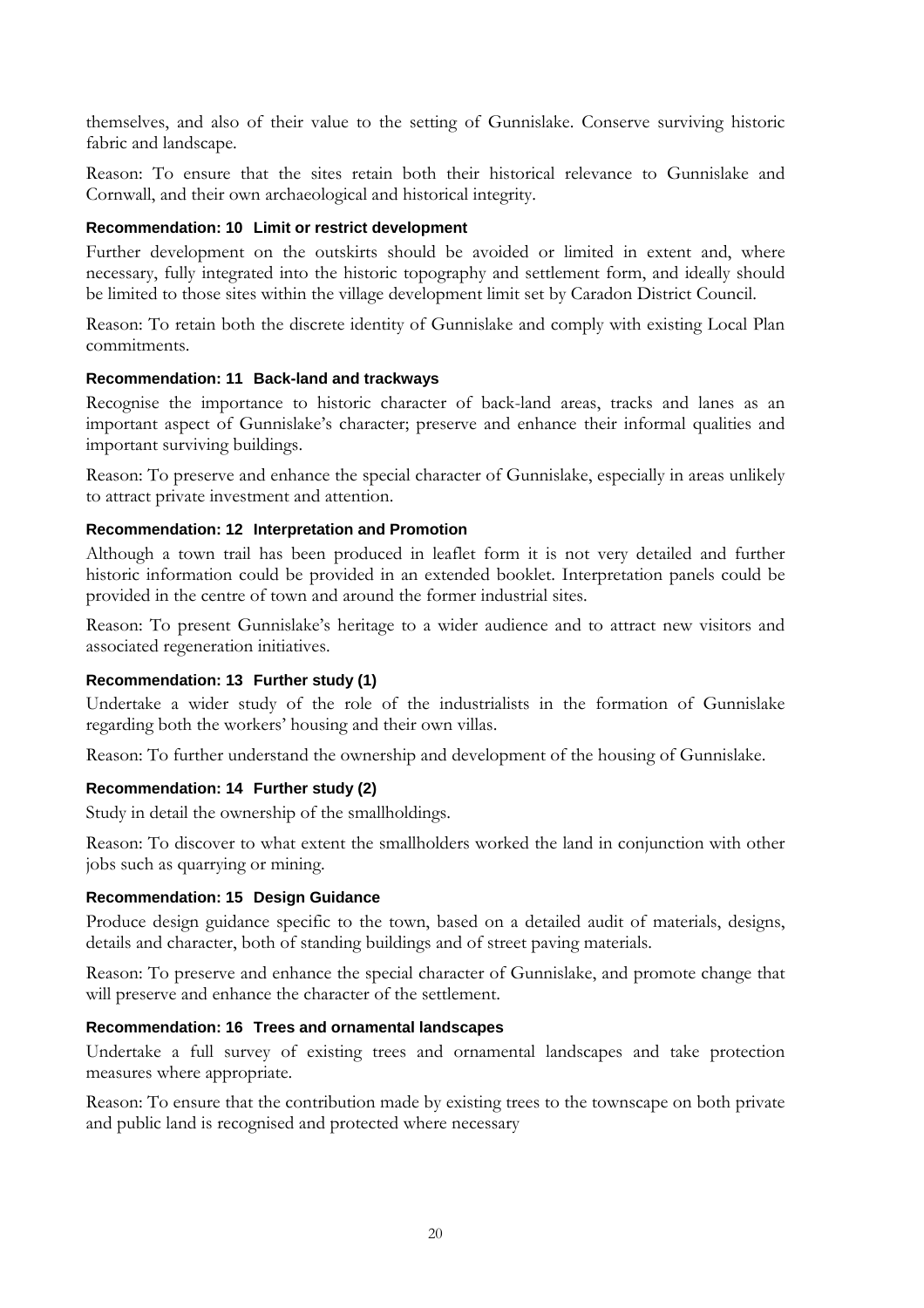#### **Recommendation: 17 Restoration/enhancement schemes**

Concentrate restoration/enhancement schemes on some of Gunnislake's important focal points, particularly the area of Commercial Street.

Reason: To recognise and enhance the importance of focal points in the development of Gunnislake's townscape.

#### **Recommendation: 18 Shops and shopfronts strategy**

Develop a co-ordinated policy for the conversion, restoration, retention and/or re-use of shops and shopfronts in Gunnislake, coupled with an extensive program of shop front restoration and/or improvement.

Reason: To preserve and enhance this most important element of the special character and appearance of the conservation area, enrich the character of the existing townscape, and act as a catalyst for drawing down regeneration grants from schemes such as English Heritage's Heritage Economic Regeneration Scheme (HERS) or the Heritage Lottery Fund's Townscape Heritage Initiative (THI).

## **9 References**

#### **9.1 Primary Sources**

1699 Gascoyne Map

1809 OS map

1842 Tithe Map

1848 Symons Map

1882 OS 25 inch map

1905 OS 25 inch map

1947 RAF air photograph

Cornwall Sites and Monuments Record (computerised database of archaeological sites maintained by CCC HES)

#### **9.2 Publications**

Acton, B, and Bron, K, 2001, *Exploring Cornish Mines Volume 4*

Barton, D B, 1964, *The Mines and Mineral Railways of East Cornwall and West Devon*

Bastin, C H, 1990, *The Kelly Bray Railway* 

Booker, F, 1967, *The Industrial Archaeology of the Tamar Valley*

Buck, C, 1994, *Drakewalls Mine, Gunnislake*

Caradon District Council, 1999, Caradon Local Plan Adopted December.

Coleman, P, 1998, *A Guide to Calstock*

Coleman, P, E, 1987, *The Place Names of Calstock Parish*

Cornwall Archaeological Unit, Tamar Valley – *Preliminary Assessment of Industrial Sites of Archaeological Importance.* 

Davies, G, 1838, *Parochial History of Cornwall*

Hamilton Jenkin, A K, 1969, *Mines and Miners of Cornwall* Vol. 15.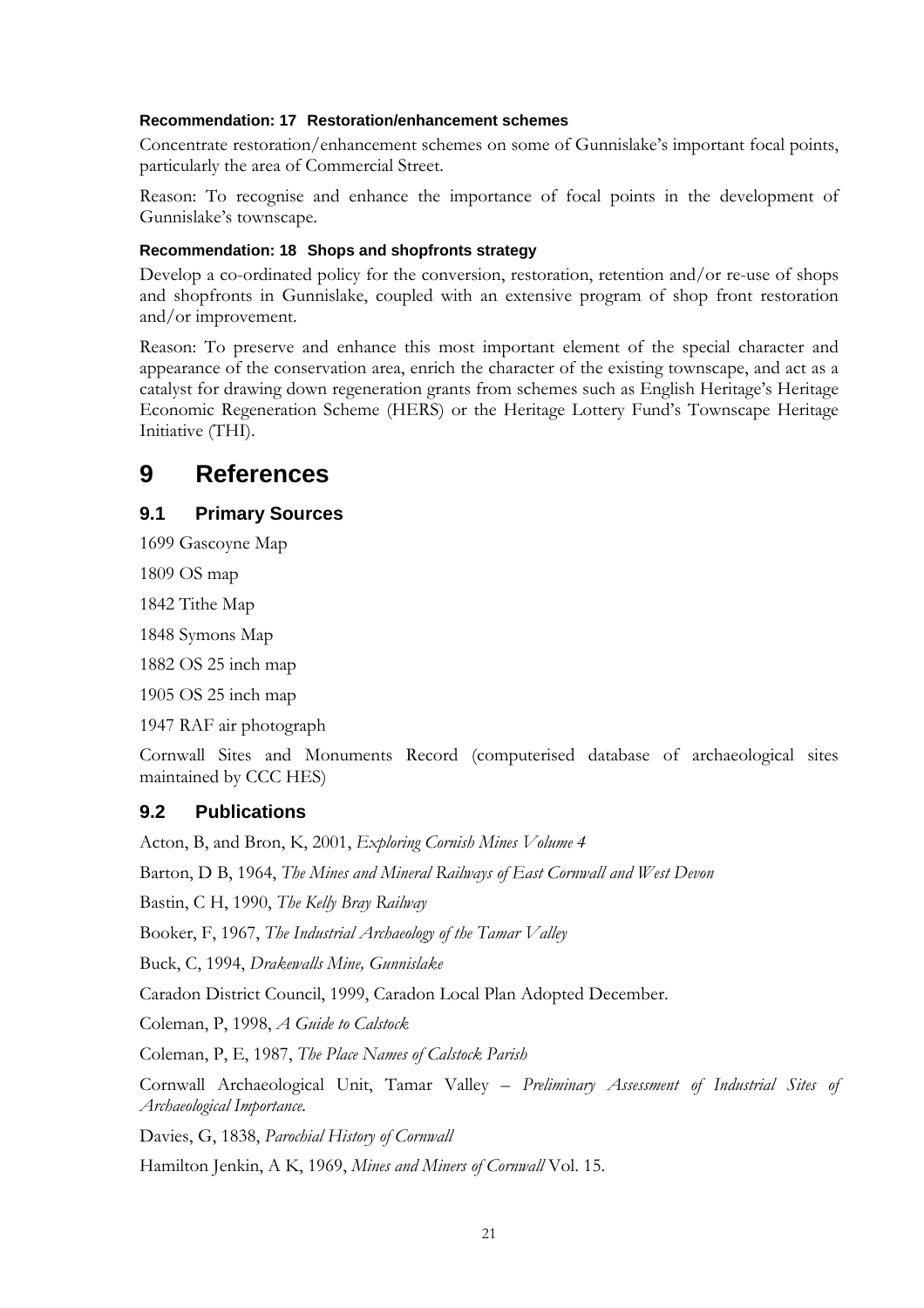Herring, P, 1988, *The Archaeology of Kit Hill*.

Isham, K, 2000, *Lime Kilns and Limeburners in Cornwall*

Merry, I D, 1980, *The Shipping and Trade of the River Tamar*

Paige, R, T, 1982, *The Upper Tamar a Century Ago*

Polsue, J, 1867, *Lake's Parochial History of the County of Cornwall*

Richardson, P H G, 1992, *Mines of Dartmoor and the Tamar Valley after 1913*

Stanier, P, 1988, *Cornwall's Mining Heritage*

Thomas, D St J, 1988, *A Regional History of the Railways of Great Britain, Vol. 1: The West Country* 

Venning, 1901, *Venning's Postal Directory of East Cornwall*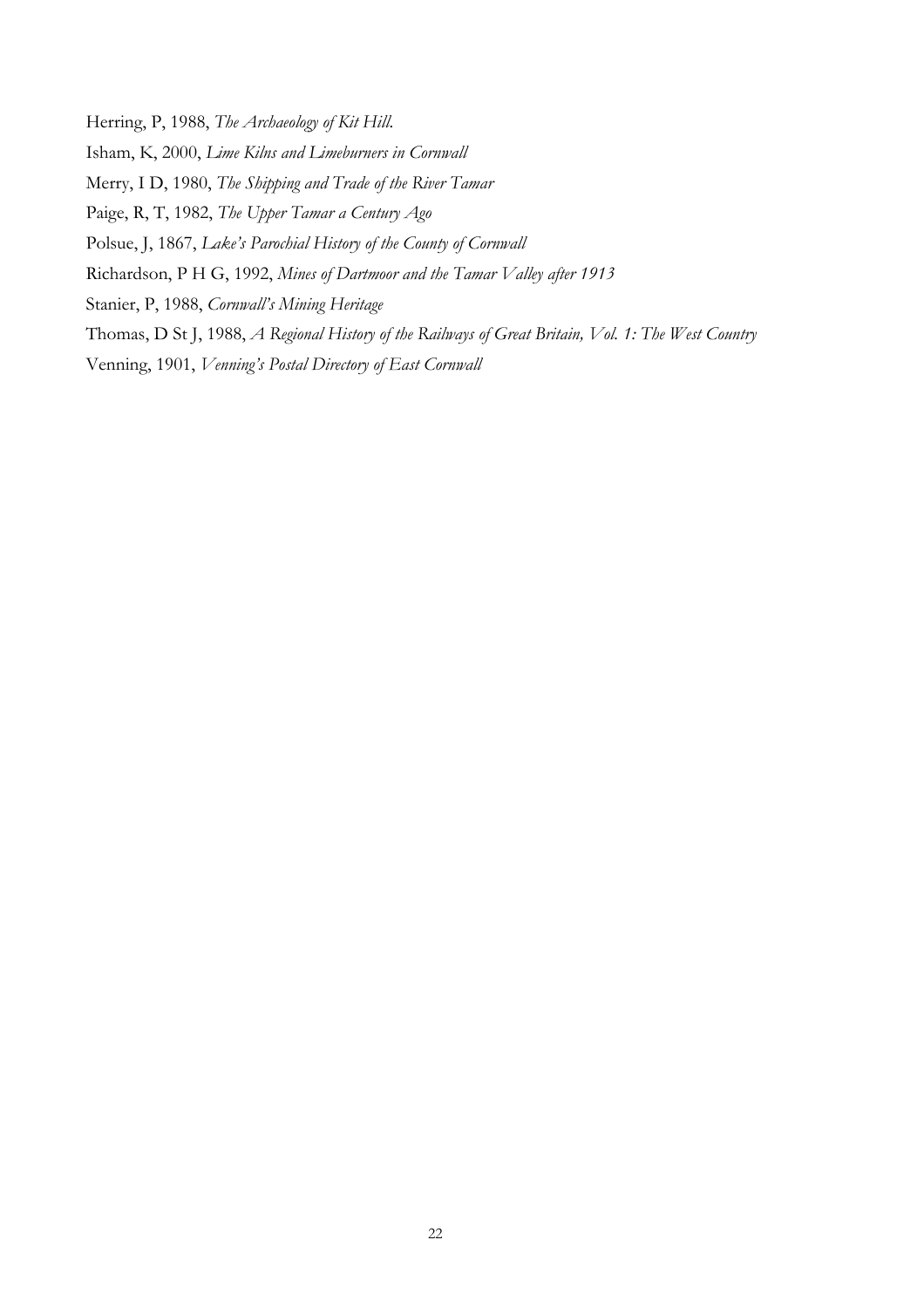## **10 Appendix: Gazetteer of archaeological sites and historic buildings**

Codes: PRN: Primary Record Number in Cornwall Sites & Monuments Record. LB: Listed Building. SM: Scheduled Monument. Date:, MD = medieval,  $PM = post-mediated$   $C = century$ ,  $c = approximately$ .

| Street no.<br>Ref. | Name                       | Road                     | Site type                    | Period   | <b>Status</b> | SM or LB No            | <b>PRN</b> |
|--------------------|----------------------------|--------------------------|------------------------------|----------|---------------|------------------------|------------|
|                    | Laburnum Cottage           | <b>Commercial Street</b> | House                        | 1842-82  | LB II         | SX 4271-4371 7/85      |            |
| 2                  | New Bridge                 | Gunnislake               | <b>Bridge</b>                | c1520    | LB I          | SX 47SW 2/103          | 6593       |
| 3                  | <b>Butterfly Cottage</b>   | Lower Dimson             | House                        | 1809-42  | LB II         | SX 4271-4371<br>7/122  |            |
| $\overline{4}$     | The Firs                   | Lower Dimson             | House                        | 1809-42  | LB II         | SX 4271-4371<br>7/1123 |            |
| 5                  | <b>Chimley Corner</b>      | Lower Dimson             | House                        | 1809-42  | LB II         | SX 4271-4371<br>7/124  |            |
| 6                  | St Anne's Church           | Sand Hill                | Church (Chapel of ease)      | 1880     | LB II         | SX 4271-4371<br>7/140  |            |
| $\overline{7}$     | Sunnymede                  | <b>Under Road</b>        | House (former small-holding) | C17-C18  | LB II         | SX 4271-4371<br>7/143  |            |
| 8                  | Lime Kiln                  | Gunnislake Quays         | Lime kiln (remains of)       | Pre-1809 |               |                        | 42163      |
| 9                  | Old Gunnislake Mine (east) | Gunnislake Quays         | Mine (site of)               | Pre-1809 |               |                        | 42139      |
| 10                 | Plymouth Brickworks        | Middle Dimson            | Brickworks (site of)         | 1809-42  |               |                        | 42146      |
| 11                 | Pearson's Quarry           | Sand Hill                | Quarry (site of)             | 1809-42  |               |                        | 50127      |
| 12                 | Smithy                     | <b>Fore Street</b>       | Blacksmiths (site of)        | 1809-42  |               |                        | 42162      |
| 13                 | Gas works                  | Kingswood Road           | Gas Works (site of)          | 1872     |               |                        | 42147      |
| 14                 | <b>Brickworks</b>          | Bealswood                | Brickworks (site of)         | 1842-82  |               |                        | 42148      |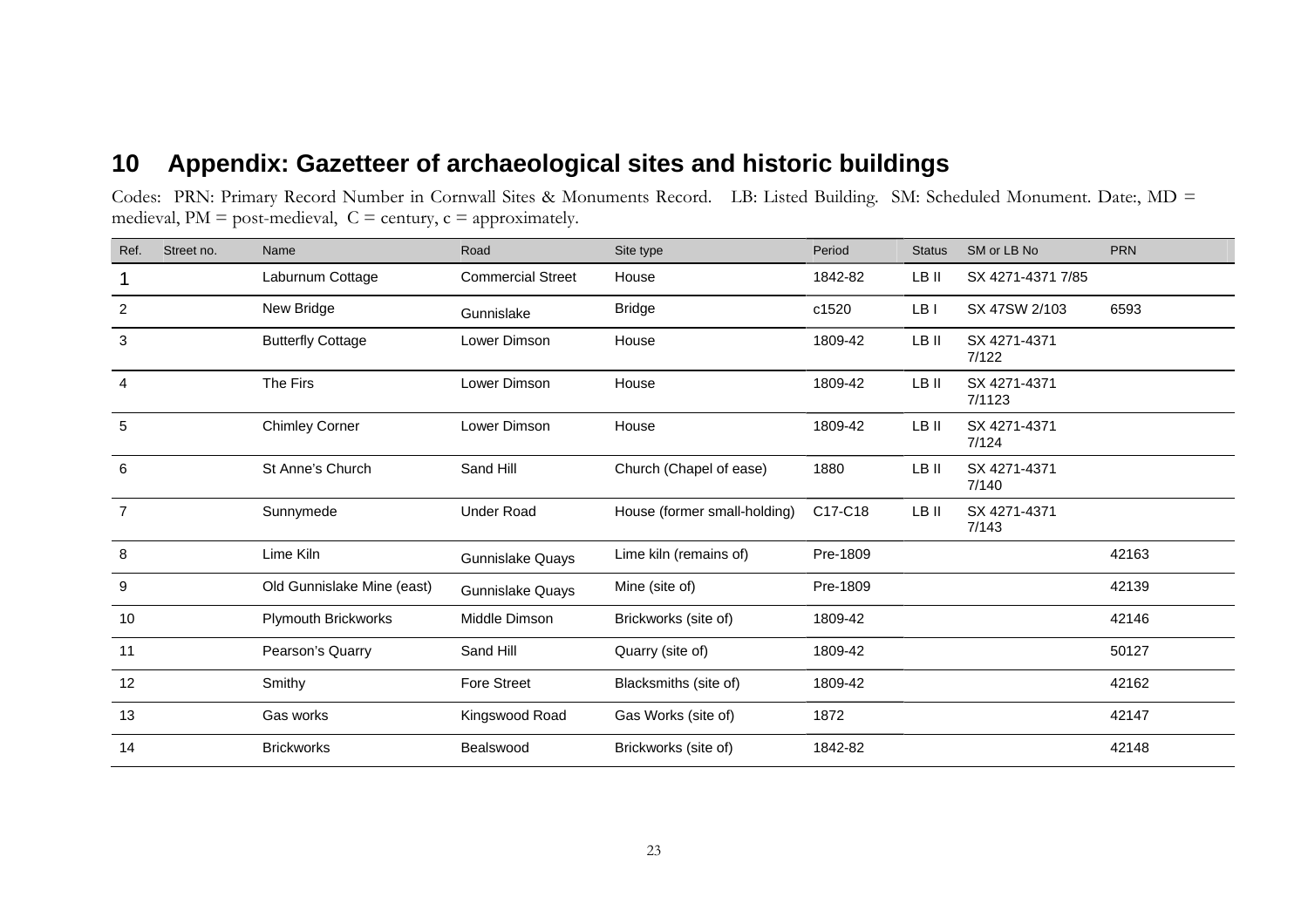| Ref. | Street no. | Name                                               | Road                          | Site type                                                              | Period   | <b>Status</b> | SM or LB No | <b>PRN</b>     |
|------|------------|----------------------------------------------------|-------------------------------|------------------------------------------------------------------------|----------|---------------|-------------|----------------|
| 15   |            | Old Gunnislake Mine                                | King Street                   | Mine (site of)                                                         | Pre-1809 |               |             | 42138          |
| 16   |            | Boldventure, Old Sunday<br>School                  | <b>Calstock Road</b>          | House (former Ebenezer<br><b>Baptist Chapel then Sunday</b><br>School) | 1834     |               |             | SX47SW RIS 59T |
| 17   |            | <b>Public Hall</b>                                 | <b>Fore Street</b>            | Hall (former Methodist<br>Chapel)                                      | 1842-82  |               |             | SX47SW RIS 57T |
| 18   |            | Wesleyan Methodist Chapel                          | <b>Chapel Street</b>          | Chapel                                                                 | 1842-82  |               |             | SX47SW RIS 56T |
| 19   |            | Gate pier                                          | <b>Gunnislake Quays</b>       | Gate pier to Old Gunnislake<br>Mine (east) site                        | Pre-1809 |               |             | SX47SW RIS 70T |
| 20   |            | Warehouse                                          | <b>Gunnislake Quays</b>       | Warehouse (remains of<br>former mine building)                         | Pre-1809 |               |             | SX47SW RIS 69T |
| 21   |            | Snowden's Quarry                                   | <b>Gunnislake Quays</b>       | Quarry (site of)                                                       | 1809-42  |               |             | SX47SW RIS 68T |
| 22   |            | <b>Gunnislake School</b>                           | Chapel<br>Street/Hoopers Lane | School                                                                 | 1842-82  |               |             | SX47SW RIS 55T |
| 23   |            | <b>Bible Christian Chapel</b>                      | Newbridge Hill                | Chapel (site of)                                                       | 1863     |               |             | SX4326 7186    |
| 24   |            | Plymouth Brethren Chapel                           | <b>Under Road</b>             | House (former chapel)                                                  | !842-82  |               |             | SX47SW RIS 60T |
| 25   |            | The Cornish Inn                                    | The Square                    | Public House                                                           | Pre-1809 |               |             |                |
| 26   |            | Former Sunday School                               | <b>Chapel Street</b>          | House (former chapel)                                                  | 1809-42  |               |             |                |
| 27   |            | The Tavistock Hotel                                | <b>Fore Street</b>            | <b>Public House</b>                                                    | 1809-42  |               |             |                |
| 28   |            | Woodlands                                          | <b>Commercial Street</b>      | House (former town hall)                                               | 1842-82  |               |             |                |
| 29   |            | <b>Tamar Bone Mills and</b><br><b>Manure Works</b> | Bealswood Road                | Paper mill, bone mill, fertilizer<br>factory (site of)                 | 1809-42  |               |             |                |
| 30   |            | Lock                                               | Bealswood Road                | Lock                                                                   | Pre-1809 |               |             |                |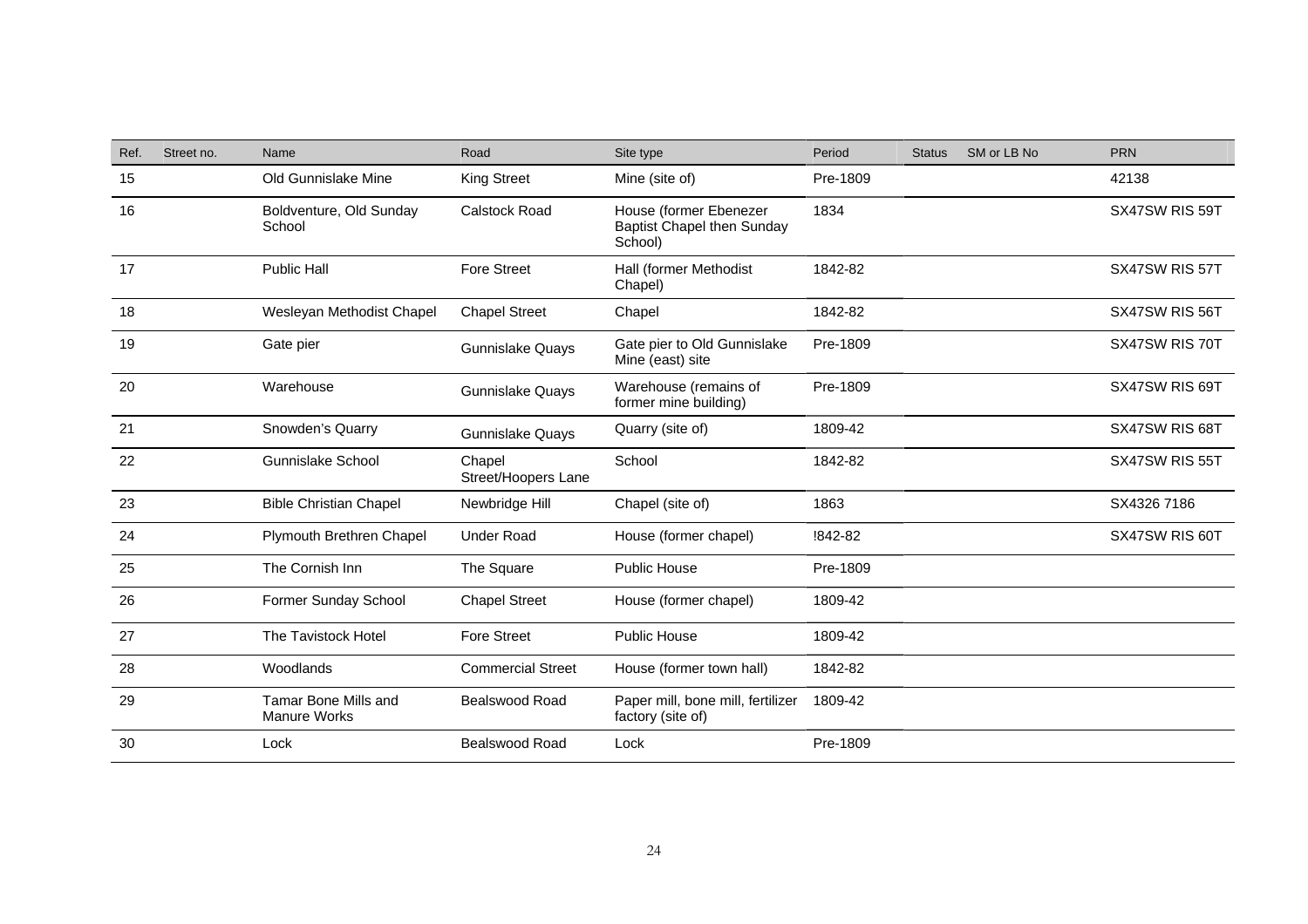| Ref. | Street no.            | Name                      | Road                  | Site type                                     | Period    | <b>Status</b> | SM or LB No  | <b>PRN</b> |
|------|-----------------------|---------------------------|-----------------------|-----------------------------------------------|-----------|---------------|--------------|------------|
| 31   |                       | <b>Ferry Terminal</b>     | Weir Head             | Ferry terminal (site of)                      | Pre-1809  |               |              |            |
| 32   |                       | <b>Tamar Canal</b>        | Bealswood Road        | Canal                                         | Pre-1809  | S             | 984          |            |
| 33   |                       | <b>Fish Cellar</b>        | Bealswood Road        | Fish cellar (site of)                         | 1809-42   |               |              |            |
| 34   |                       | Lock Cottage              | Weir Head             | House                                         | Pre-1809  | LB II         | SX47SW 2/144 |            |
| 35   | 3 and<br>Kerensa      | <b>Weirhead Cottages</b>  | Bealswood Road        | House                                         | 1809-42   |               |              |            |
| 36   | 4 and Rose<br>Cottage | <b>Weirhead Cottages</b>  | Bealswood Road        | House                                         | 1842-82   |               |              |            |
| 37   |                       | Outbuildings              | Bealswood Road        | Outbuildings (part of former<br>fish cellars) | 1842-82   |               |              |            |
| 38   | $1 - 2$               | <b>Weirhead Cottages</b>  | <b>Bealswood Road</b> | House (substantially altered)                 | 1842-82   |               |              |            |
| 39   |                       | Lower Bealswood House     | Bealswood Road        | House                                         | 1842-82   |               |              |            |
| 40   |                       | St Elmo                   | <b>Bealswood Road</b> | House                                         | 1842-82   |               |              |            |
| 41   |                       | Bealswood Barn            | Bealswood Road        | House (former barn, greatly<br>altered)       | 1882-1905 |               |              |            |
| 42   |                       | King George's Field       | <b>Bealswood Road</b> | Recreation ground                             | 1905-47   |               |              |            |
| 43   |                       | <b>Bealswood House</b>    | Bealswood Road        | House                                         | 1809-42   |               |              |            |
| 44   | $2-4$ (cons)          | <b>Bealswood Terrace</b>  | <b>Bealswood Road</b> | House (row)                                   | 1882-1905 |               |              |            |
| 45   | 1                     | <b>Bealswood Terrace</b>  | <b>Bealswood Road</b> | House                                         | 1842-82   |               |              |            |
| 46   | $1-5$ (cons)          | <b>Cliff View Terrace</b> | Bealswood Road        | House (row)                                   | 1842-82   |               |              |            |
| 47   | $1 - 2$               |                           | Bealswood Road        | House                                         | 1809-42   |               |              |            |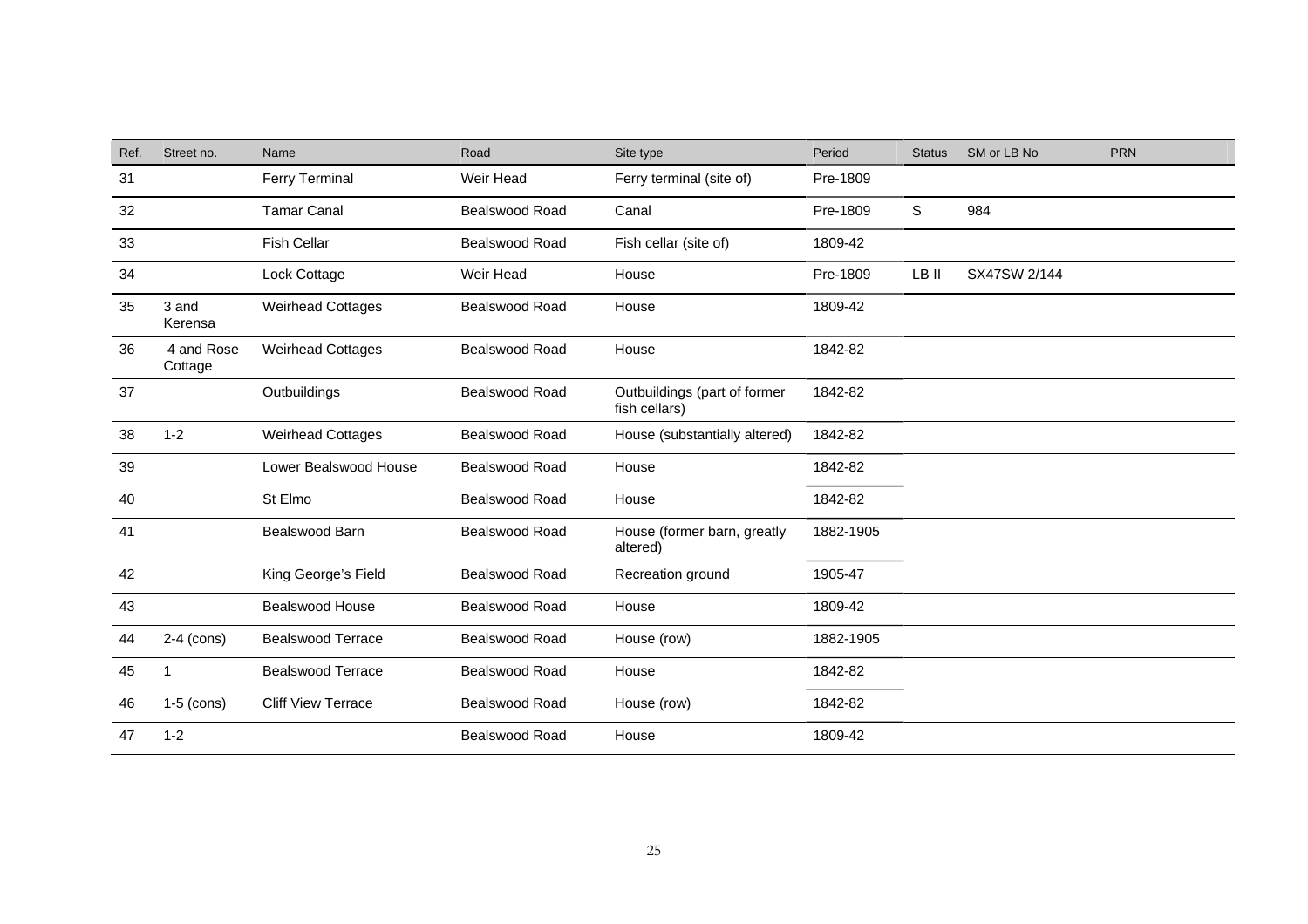| Ref. | Street no.                                   | Name                                                                  | Road                 | Site type           | Period    | <b>Status</b> | SM or LB No | <b>PRN</b> |
|------|----------------------------------------------|-----------------------------------------------------------------------|----------------------|---------------------|-----------|---------------|-------------|------------|
| 48   | Hame, Pine<br>View<br>Cottage,<br>Maltsters, |                                                                       | Kingswood Road       | House               | 1842-82   |               |             |            |
| 49   |                                              | Kingswood House                                                       | Kingswood Road       | House               | 1809-42   |               |             |            |
| 50   |                                              | South View                                                            | Kingswood Road       | House               | 1842-82   |               |             |            |
| 51   | $1-16$ (cons)                                |                                                                       | Crocker's Row        | House (row)         | 1809-82   |               |             |            |
| 52   |                                              | Aletris Cottage, Mizpah                                               | Tamar Way            | House               | 1809-82   |               |             |            |
| 53   | $1 - 2$                                      | North Park, Briar Cottage                                             | Tamar Way            | House               | 1842-82   |               |             |            |
| 54   |                                              | <b>Bramble Cottage</b>                                                | <b>Tamar Way</b>     | House               | 1905-47   |               |             |            |
| 55   |                                              | <b>Butterflies</b>                                                    | Kingswood Road       | House               | 1809-42   |               |             |            |
| 56   |                                              | Little Honeycombe                                                     | <b>Tamar Way</b>     | House               | 1809-42   |               |             |            |
| 57   | $1-6$ (cons)                                 | Sims Terrace                                                          | <b>Tamar Way</b>     | House (row)         | 1842-82   |               |             |            |
| 58   |                                              | Lathlean House, Espero                                                | <b>Calstock Road</b> | House               | 1842-82   |               |             |            |
| 59   |                                              | Lion Cottages                                                         | Calstock Road        | House (former shop) | 1809-42   |               |             |            |
| 60   |                                              | Stable Cottage                                                        | Kingswood Road       | House               | 1882-1905 |               |             |            |
| 61   |                                              | Rockwood House, Tye<br>Cottage                                        | Kingswood Road       | House               | 1809-42   |               |             |            |
| 62   |                                              | <b>Heather Cottage</b>                                                | Kingswood Road       | House               | 1809-42   |               |             |            |
| 63   |                                              | Tanerlorn Eternal, Blemont<br>House, Weir View, Weir View<br>Cottages | <b>Calstock Road</b> | House               | 1809-82   |               |             |            |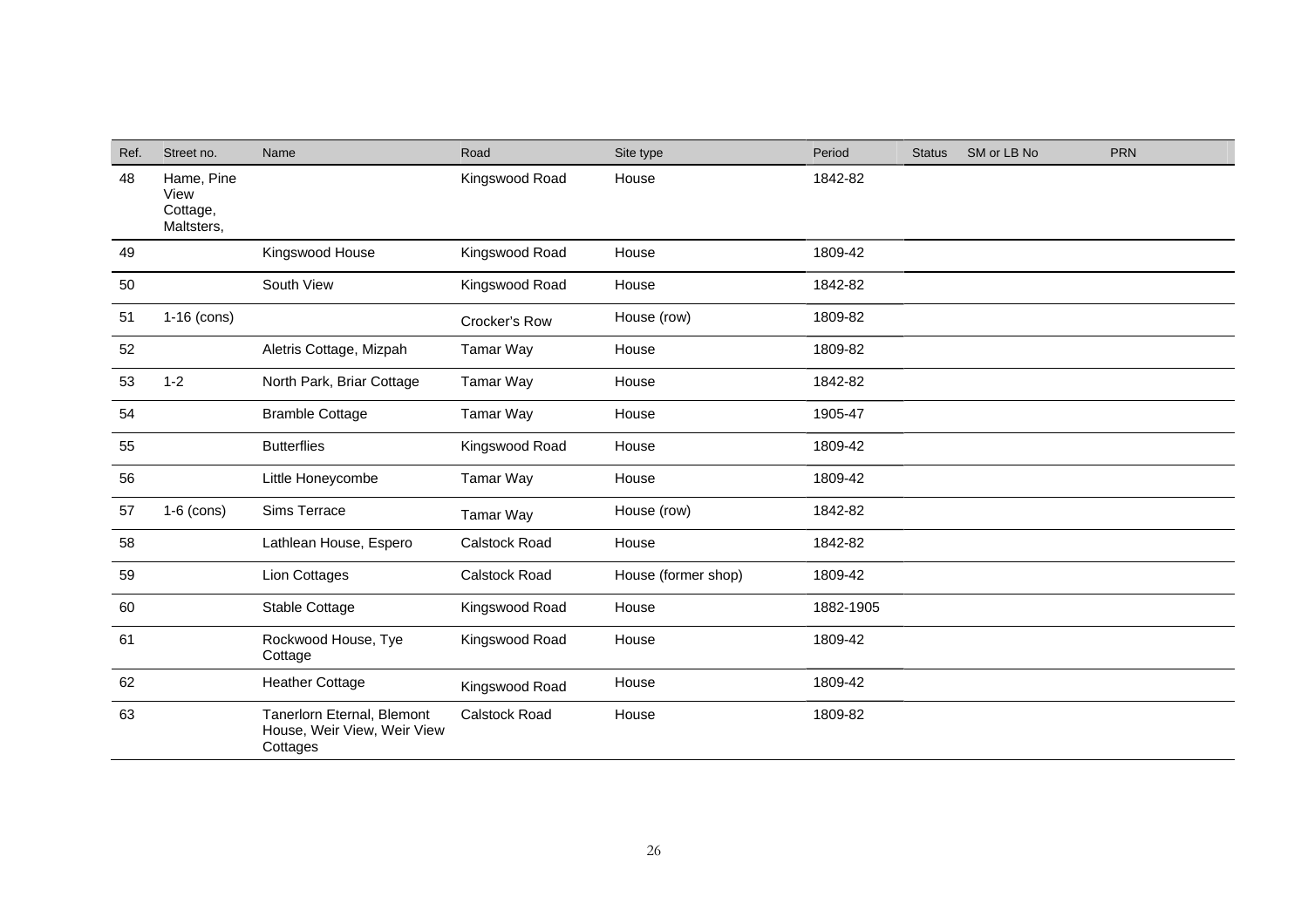| Ref. | Street no.    | Name                                     | Road                                | Site type                                   | Period    | <b>Status</b> | SM or LB No | <b>PRN</b> |
|------|---------------|------------------------------------------|-------------------------------------|---------------------------------------------|-----------|---------------|-------------|------------|
| 64   |               | <b>Belmont Villa</b>                     | Calstock Road                       | House                                       | 1882-1905 |               |             |            |
| 65   |               | Rock Villa, Tamar Cottage,<br>The Arches | <b>Calstock Road</b>                | House                                       | 1842-82   |               |             |            |
| 66   |               |                                          | Calstock Road                       | House                                       | 1809-42   |               |             |            |
| 67   |               | Copperfield, Hele Cottage                | Calstock Road                       | House (former shop)                         | 1809-82   |               |             |            |
| 68   |               | Unicot                                   | Calstock Road                       | House                                       | 1905-47   |               |             |            |
| 69   |               | Haydown                                  | Calstock Road                       | House (former shop)                         | 1842-82   |               |             |            |
| 70   | $3-8$ (cons)  |                                          | <b>Belle Vue Terrace</b>            | House (row)                                 | 1809-42   |               |             |            |
| 71   | $2$ and $2$   |                                          | Belle Vue Terrace,<br>Calstock Road | House (former shop)                         | 1882-1905 |               |             |            |
| 72   |               | Church House                             | Sand Hill                           | House                                       | 1809-42   |               |             |            |
| 73   |               | <b>Hartley House</b>                     | Sand Hill                           | House                                       | 1809-42   |               |             |            |
| 74   | $1-13$ (cons) | Alma Terrace                             | Sand Hill                           | House (row)                                 | 1842-82   |               |             |            |
| 75   |               | Marlow House, Kingswood<br>House         | Sand Hill                           | House                                       | 1842-82   |               |             |            |
| 76   |               |                                          | Sand Hill                           | House                                       | 1882-1905 |               |             |            |
| 77   | $1 - 2$       | The Square                               | <b>Fore Street</b>                  | House (former shop)                         | 1842-82   |               |             |            |
| 78   | $\mathbf{1}$  |                                          | <b>Fore Street</b>                  | House (former shop)                         | 1842-82   |               |             |            |
| 79   | 4             |                                          | <b>Fore Street</b>                  | Commercial premises<br>(former post office) | 1842-82   |               |             |            |
| 80   | $5-6$         |                                          | <b>Fore Street</b>                  | <b>House and Commercial</b><br>premises     | 1842-82   |               |             |            |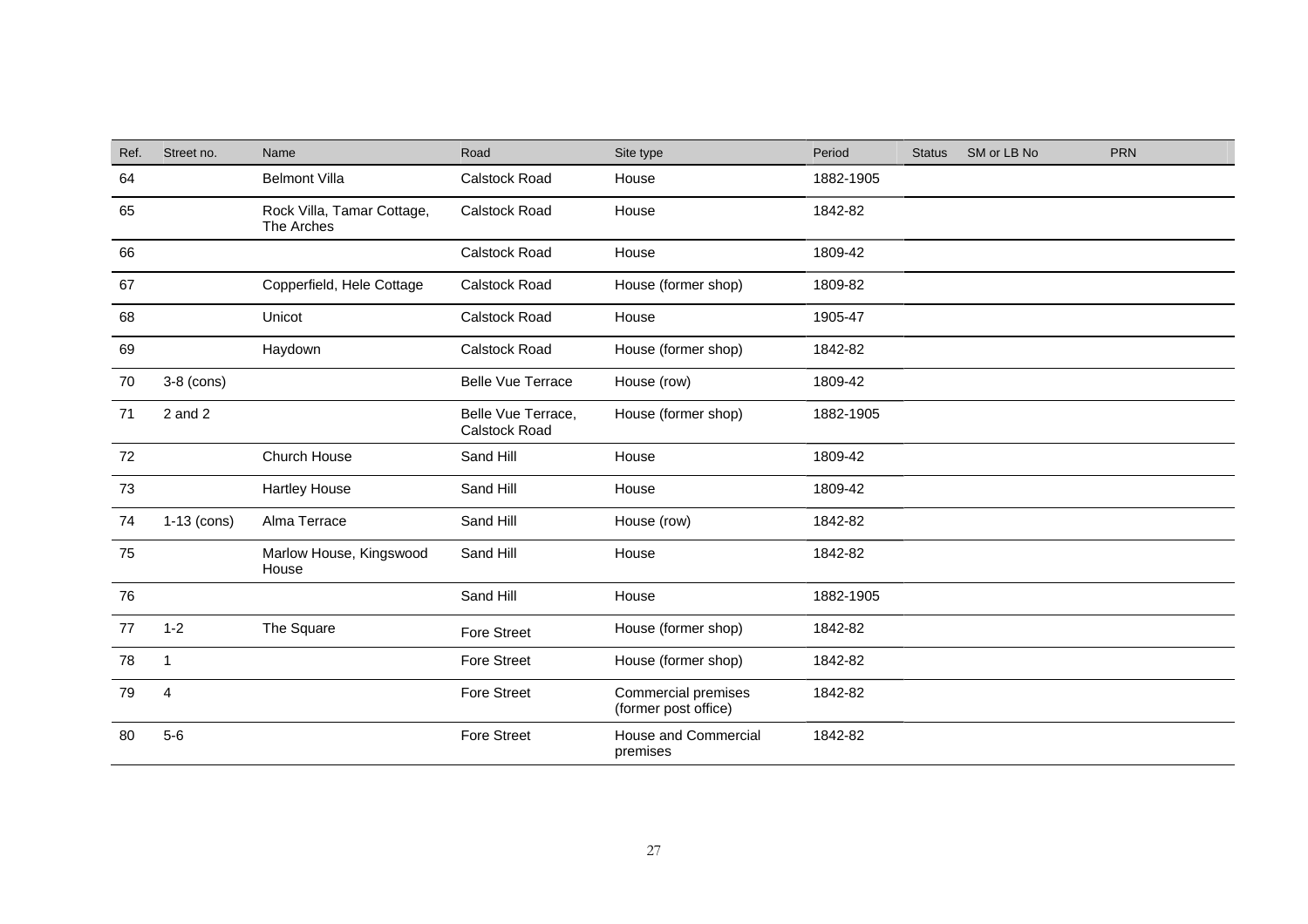| Ref. | Street no.              | Name                               | Road                 | Site type                          | Period      | <b>Status</b> | SM or LB No | <b>PRN</b> |
|------|-------------------------|------------------------------------|----------------------|------------------------------------|-------------|---------------|-------------|------------|
| 81   |                         | 1-5 (cons) adj. The Cornish<br>Inn | <b>Fore Street</b>   | House                              | Pre-1809-42 |               |             |            |
| 82   | $2 - 3$                 | White House                        | <b>Chapel Street</b> | House                              | 1842-82     |               |             |            |
| 83   | -1                      | <b>Annerley Cottages</b>           | <b>Chapel Street</b> | House                              | 1882-1905   |               |             |            |
| 84   |                         | <b>Bank House</b>                  | <b>Fore Street</b>   | House (former bank)                | 1905-47     |               |             |            |
| 85   |                         | Post Office                        | <b>Fore Street</b>   | Commercial premises                | 1842-82     |               |             |            |
| 86   |                         |                                    | <b>Under Road</b>    | Outbuildings (former stables)      | 1842-82     |               |             |            |
| 87   | $1-3$ (cons)            |                                    | <b>Under Road</b>    | House                              | 1842-82     |               |             |            |
| 88   | $4 - 5$                 |                                    | <b>Under Road</b>    | House                              | 1809-42     |               |             |            |
| 89   |                         | Rose Mount                         | <b>Under Road</b>    | House                              | 1809-42     |               |             |            |
| 90   | $\overline{2}$          | <b>Ackland House</b>               | <b>Under Road</b>    | House                              | 1809-42     |               |             |            |
| 91   | $\overline{\mathbf{1}}$ | <b>Ackland House</b>               | <b>Under Road</b>    | House                              | 1882-1905   |               |             |            |
| 92   |                         | Hillside Cottage                   | <b>Under Road</b>    | House                              | 1809-42     |               |             |            |
| 93   |                         | My-Way                             | <b>Under Road</b>    | House                              | 1809-42     |               |             |            |
| 94   |                         | Harmony Cottage, Lenten<br>Cottage | <b>Under Road</b>    | House (heavily altered)            | 1842-82     |               |             |            |
| 95   |                         | <b>Tamar Bank</b>                  | <b>Under Road</b>    | House (former quarry<br>building)  | 1842-82     |               |             |            |
| 96   | $1 - 2$                 | Woodlands                          | <b>Under Road</b>    | House (former quarry<br>buildings) | 1809-42     |               |             |            |
| 97   |                         | Little Honeycombe Farm             | <b>Under Road</b>    | House (former farm)                | 1842-82     |               |             |            |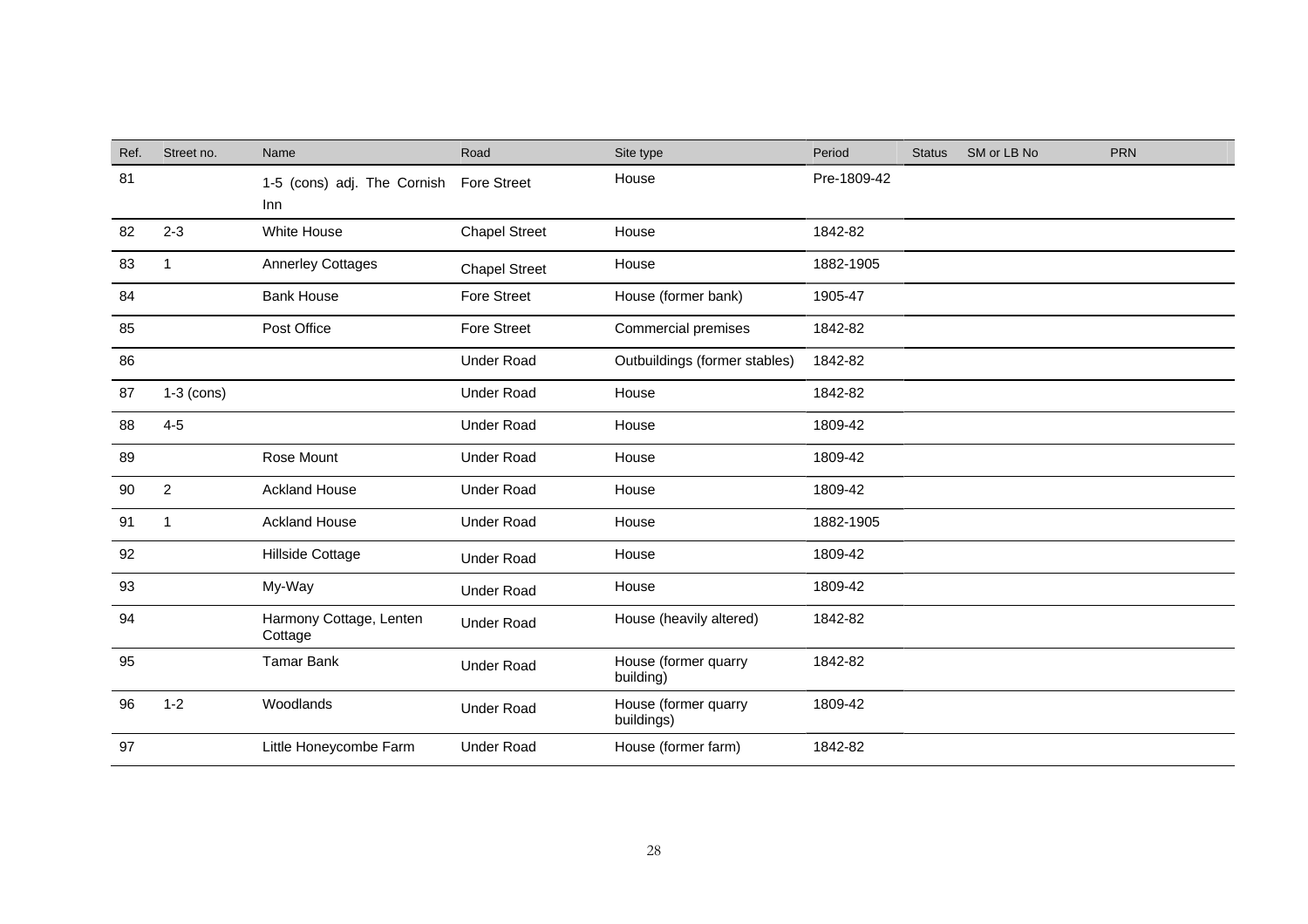| Ref. | Street no.   | Name                                                                     | Road                 | Site type                                        | Period    | <b>Status</b> | SM or LB No | <b>PRN</b> |
|------|--------------|--------------------------------------------------------------------------|----------------------|--------------------------------------------------|-----------|---------------|-------------|------------|
| 98   |              | <b>Clovelly Cottage</b>                                                  | <b>Under Road</b>    | House                                            | 1882-1905 |               |             |            |
| 99   | $11 - 12$    |                                                                          | <b>Chapel Street</b> | House                                            | 1842-82   |               |             |            |
| 100  | $1-7$ (cons) |                                                                          | <b>Chapel Street</b> | House (row with former shop<br>at east end)      | 1842-82   |               |             |            |
| 101  |              | <b>Stones Cottage</b>                                                    | <b>Chapel Street</b> | House                                            | 1809-42   |               |             |            |
| 102  | $1-7$ (cons) | Prospect Terrace                                                         | <b>Chapel Street</b> | House (row)                                      | 1882-1905 |               |             |            |
| 103  |              | <b>Quarry Corner</b>                                                     | <b>Chapel Street</b> | House                                            | 1842-82   |               |             |            |
| 104  |              | Rose Cottage, Thornleigh,<br>Sandock House, Dimson<br>Cottage, Crossways | Middle Dimson        | House (including former shop<br>at northern end) | 1842-82   |               |             |            |
| 105  | $1 - 2$      | <b>Glen View</b>                                                         | Middle Dimson        | House                                            | 1809-42   |               |             |            |
| 106  |              | Crofters (north end)                                                     | Middle Dimson        | House                                            | 1809-42   |               |             |            |
| 107  |              | Crofters (south end)                                                     | Middle Dimson        | House                                            | Pre-1809  |               |             |            |
| 108  |              | <b>Hooks Hills</b>                                                       | Middle Dimson        | House                                            | 1882-1905 |               |             |            |
| 109  |              | Alma Cottage                                                             | Middle Dimson        | House                                            | Pre-1809  |               |             |            |
| 110  |              | Armada House, Armada<br>Cottage                                          | Middle Dimson        | House                                            | 1882-1905 |               |             |            |
| 111  |              | Floral Cottages, Arquata<br>House, Laurel Cottages                       | Middle Dimson        | House                                            | 1842-82   |               |             |            |
| 112  |              | Oakleigh House, Stanley<br>House                                         | Hoopers Lane         | House                                            | 1842-82   |               |             |            |
| 113  |              | Glebe House                                                              | Hoopers Lane         | House                                            | Pre-1809  |               |             |            |
| 114  |              | <b>Fistral House</b>                                                     | Hoopers Lane         | House                                            | 1882-1905 |               |             |            |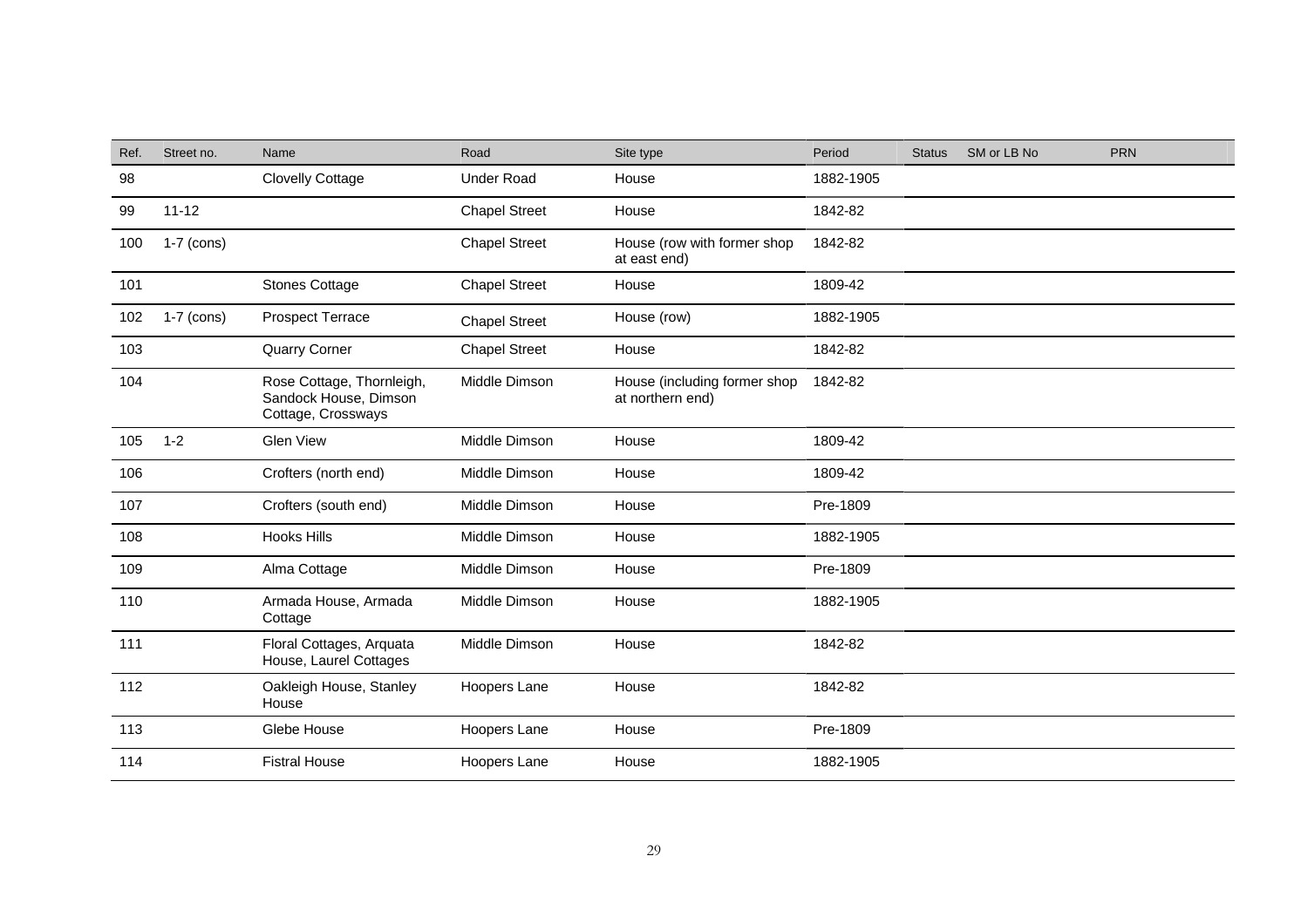| Ref. | Street no.   | Name                                                                        | Road                     | Site type                                                        | Period    | <b>Status</b> | SM or LB No | <b>PRN</b> |
|------|--------------|-----------------------------------------------------------------------------|--------------------------|------------------------------------------------------------------|-----------|---------------|-------------|------------|
| 115  |              | Orchard Cottage, Vine<br>Cottage, The Orchard                               | Hoopers Lane             | House                                                            | 1842-82   |               |             |            |
| 116  |              | Pinetops                                                                    | Hoopers Lane             | House                                                            | 1905-47   |               |             |            |
| 117  |              | The Buccaneer Inn                                                           | <b>Commercial Street</b> | Public House (formerly called<br>Bonds Hotel)                    | 1842-82   |               |             |            |
| 118  | $3-5$ (cons) |                                                                             | <b>Commercial Street</b> | Commercial premises                                              | 1842-82   |               |             |            |
| 119  | $7 - 8$      |                                                                             | <b>Commercial Street</b> | <b>Commercial premises</b><br>(possibly former mine<br>building) | 1809-1905 |               |             |            |
| 120  | 9            |                                                                             | <b>Commercial Street</b> | Commercial premises                                              | 1842-82   |               |             |            |
| 121  | 2-16 (even)  |                                                                             | <b>King Street</b>       | House (row with former<br>shops at eastern and<br>western ends)  | 1842-82   |               |             |            |
| 122  | $1-17$ (odd) |                                                                             | <b>King Street</b>       | House (row)                                                      | 1842-82   |               |             |            |
| 123  |              | <b>Stillwaters</b>                                                          | <b>Commercial Street</b> | House (former shop)                                              | 1809-42   |               |             |            |
| 124  |              | Bridge View, Rocky Cottage,<br>Kiln House, Cliff Hanger,<br><b>Messines</b> | <b>Commercial Street</b> | House                                                            | 1842-82   |               |             |            |
| 125  |              | Rosebank                                                                    | <b>Commercial Street</b> | House                                                            | 1809-42   |               |             |            |
| 126  |              | Greenbank Cottage                                                           | <b>Commercial Street</b> | House                                                            | 1842-82   |               |             |            |
| 127  | $5 - 11$     | Mudges Terrace                                                              | <b>Commercial Street</b> | House (row)                                                      | 1842-82   |               |             |            |
| 128  |              | Rosemary Cottage                                                            | <b>Commercial Street</b> | House                                                            | 1842-82   |               |             |            |
| 129  | $1-3$ (cons) |                                                                             | Newbridge Hill           | House (row)                                                      | 1842-82   |               |             |            |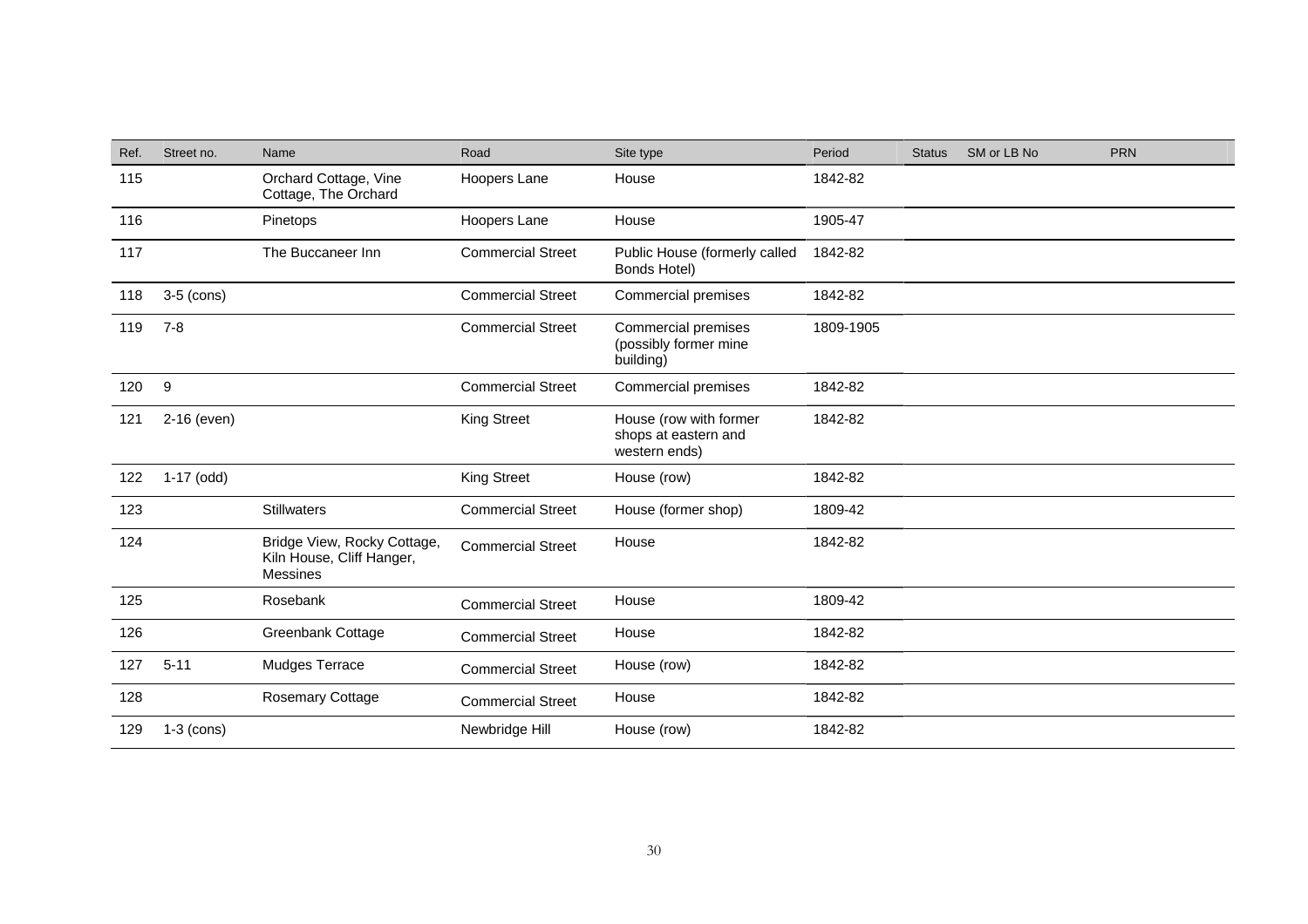| Ref. | Street no.   | Name                                           | Road               | Site type                                  | Period  | <b>Status</b> | SM or LB No | <b>PRN</b> |
|------|--------------|------------------------------------------------|--------------------|--------------------------------------------|---------|---------------|-------------|------------|
| 130  | $1 - 2$      | Riverside                                      | Newbridge Hill     | House (former quarry<br>buildings)         | 1809-42 |               |             |            |
| 131  | $1-5$ (cons) | <b>Higher Tamar Terrace</b>                    | Newbridge Hill     | House (row)                                | 1809-82 |               |             |            |
| 132  | $1-6$ (cons) | <b>Lower Tamar Terrace</b>                     | Newbridge Hill     | House (row)                                | 1842-82 |               |             |            |
| 133  |              | The Firs                                       | Newbridge Hill     | House (former mine<br>buildings)           | 1809-42 |               |             |            |
| 134  |              | Garage                                         | Newbridge          | Garage                                     | 1905-47 |               |             |            |
| 135  |              | Site of Caledonia                              | Newbridge          | Site of former mills and<br>boarding house | 1809-42 |               |             |            |
| 136  |              | Newbridge Cottages,<br><b>Torrington House</b> | Newbridge          | House                                      | 1842-82 |               |             |            |
| 137  |              |                                                | Newbridge Hill     | House and commercial<br>premises           | 1842-82 |               |             |            |
| 138  |              | <b>Swiss Cottage</b>                           | Newbridge Hill     | House                                      | 1842-82 |               |             |            |
| 139  | $1 - 3$      | Glenwood                                       | Newbridge Hill     | House (former shop and<br>warehouse)       | 1809-82 |               |             |            |
| 140  | $1-4$ (cons) | Weeks Row                                      | <b>King Street</b> | House (row)                                | 1842-82 |               |             |            |
| 141  | $3-4, 7-8$   | New Cottages, Star Park                        | <b>King Street</b> | House (row)                                | 1809-42 |               |             |            |
| 142  | $1-6$ (cons) | <b>Star Park</b>                               | <b>King Street</b> | House (row)                                | 1842-82 |               |             |            |
| 143  |              | <b>Star Park Farm</b>                          | <b>King Street</b> | House (former farm)                        | 1842-82 |               |             |            |
| 144  | $1-3$ (cons) |                                                | <b>King Street</b> | House (row)                                | 1842-82 |               |             |            |
| 145  | $1-3$ (cons) | <b>Strasburg Cottages</b>                      | <b>King Street</b> | House (row)                                | 1842-82 |               |             |            |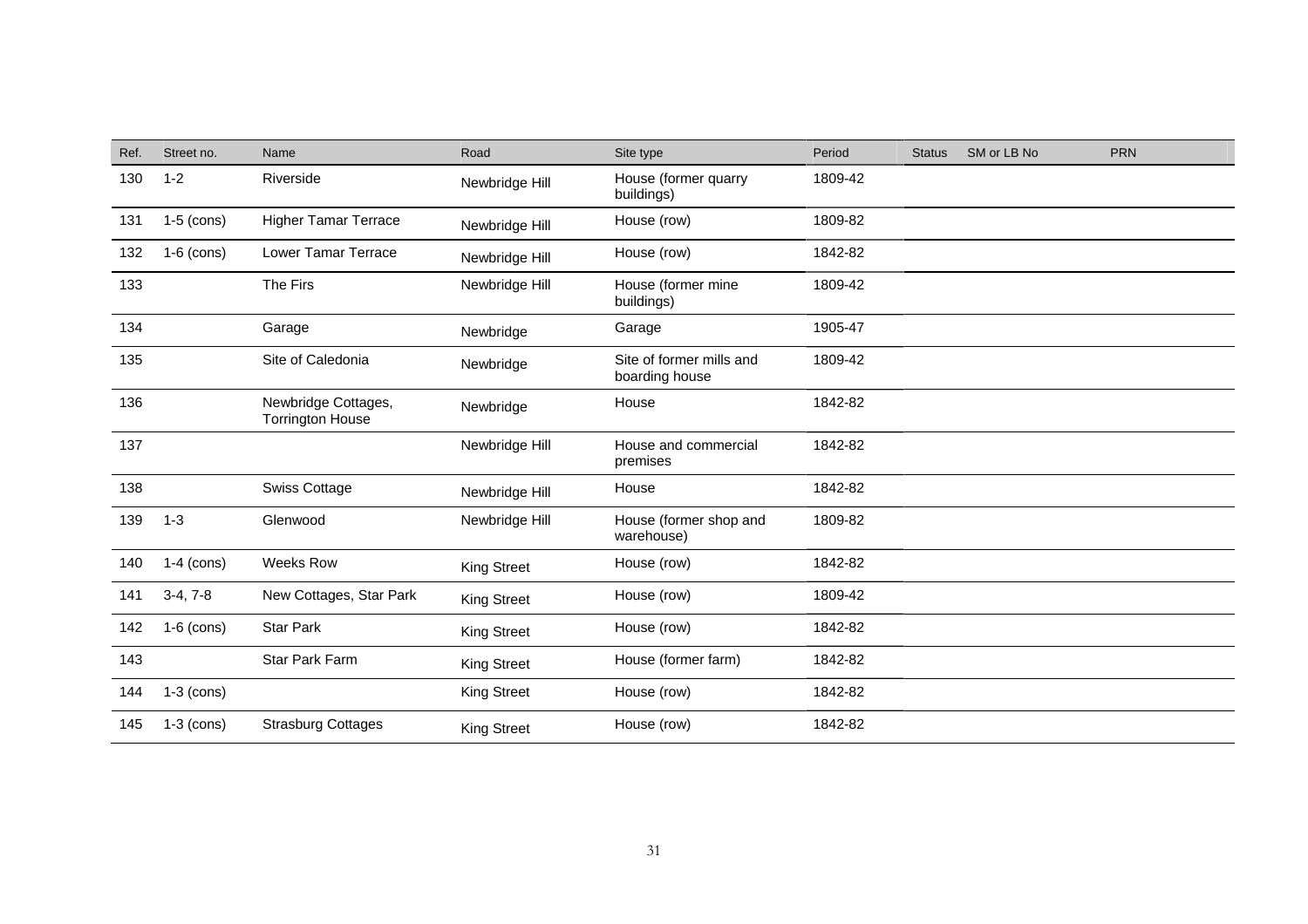| Ref. | Street no.   | Name                                                 | Road               | Site type                   | Period            | <b>Status</b> | SM or LB No | <b>PRN</b> |
|------|--------------|------------------------------------------------------|--------------------|-----------------------------|-------------------|---------------|-------------|------------|
| 146  |              | Rose Cottage, Chimney<br>Rock, Pretoria House        | <b>King Street</b> | House                       | 1882-1905         |               |             |            |
| 147  |              | Winton Cottage                                       | <b>King Street</b> | House                       | 1842-82           |               |             |            |
| 148  |              | Cheniu, Almond Cottage,<br>Jubilee Cottages, Daktari | <b>King Street</b> | House (part of former farm) | Pre-1809-82       |               |             |            |
| 149  | $1-5$ (cons) | Masons                                               | <b>King Street</b> | House (row)                 | 1842-82           |               |             |            |
| 150  |              | <b>Burrow Cottage</b>                                | <b>King Street</b> | House                       | 1809-42           |               |             |            |
| 151  | $1-4$ (cons) | Wood View                                            | <b>King Street</b> | House                       | 1809-82           |               |             |            |
| 152  |              | Woodview                                             | <b>King Street</b> | House                       | 1842-82           |               |             |            |
| 153  | $1-3$ (cons) | <b>Zion Cottages</b>                                 | Lower Dimson       | House                       | 1842-82           |               |             |            |
| 154  | $1-3$ (cons) | Woodview                                             | Lower Dimson       | House and outbuildings      | Pre-1809-82       |               |             |            |
| 155  |              | Sunnyville etc                                       | Lower Dimson       | Row                         | Pre-1809-<br>1905 |               |             |            |
| 156  | $1-3$ (cons) | <b>Rush Park Terrace</b>                             | Lower Dimson       | House (row)                 | 1842-82           |               |             |            |
| 157  | $4-9$ (cons) | <b>Rush Park Terrace</b>                             | Lower Dimson       | House (row)                 | 1882-1905         |               |             |            |
| 158  | $1-6$ (cons) | <b>Ivy Cottages</b>                                  | Lower Dimson       | House (row)                 | 1842-82           |               |             |            |
| 159  |              | The Haven                                            | Lower Dimson       | House                       | 1842-82           |               |             |            |
| 160  |              | Savona                                               | Lower Dimson       | House                       | 1809-42           |               |             |            |
| 161  |              | Ivy Cottage                                          | Lower Dimson       | House                       | 1809-42           |               |             |            |
| 162  |              | Morwell                                              | Lower Dimson       | House                       | 1842-82           |               |             |            |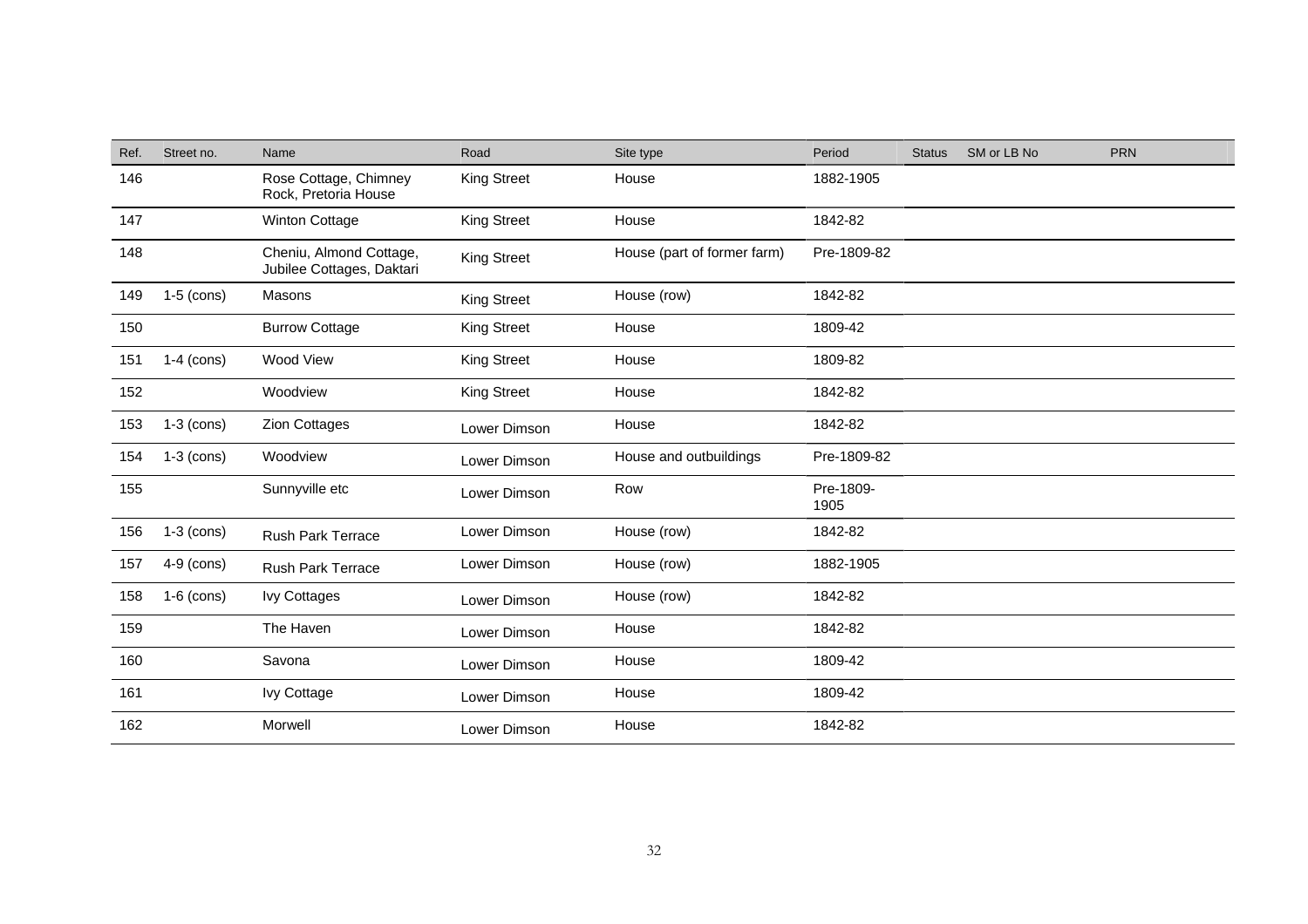| Ref. | Street no. | Name                      | Road                                 | Site type                                                      | Period    | <b>Status</b> | SM or LB No | <b>PRN</b> |
|------|------------|---------------------------|--------------------------------------|----------------------------------------------------------------|-----------|---------------|-------------|------------|
| 163  |            | Quay                      | Gunnislake Quays                     | Quay (remains, part of Old<br>Gunnislake Mine site)            | 1809-42   |               |             |            |
| 164  |            | Mine buildings and smithy | Gunnislake Quays                     | Site of mine buildings and<br>blacksmiths                      | 1809-42   |               |             |            |
| 165  |            | Quay                      | Gunnislake Quays                     | Site of quay for former quarry                                 | 1809-42   |               |             |            |
| 166  |            | Wall and gateposts        | <b>Gunnislake Quays</b>              | Wall and gateposts (remains<br>of original entrance to quarry) | 1809-32   |               |             |            |
| 167  |            | Leat                      | Gunnislake Quays                     | Leat (associated with former<br>brickworks)                    | 1842-82   |               |             |            |
| 168  |            | Gateway                   | <b>Chapel Street</b>                 | Gateway (original entrance to<br>orchard, now overgrown)       | 1842-82   |               |             |            |
| 169  |            | Wall                      | Hoopers Lane                         | Wall (retaining wall of<br>orchard)                            | 1842-82   |               |             |            |
| 170  |            | Orchard                   | Hoopers Lane/Chapel<br><b>Street</b> | Site of orchard (now<br>overgrown)                             | 1842-82   |               |             |            |
| 171  |            | Paving                    | Off Fore Street                      | Paving (granite blocks)                                        | Pre 1809  |               |             |            |
| 172  |            | <b>Steps</b>              | <b>Fore Street</b>                   | Steps (granite)                                                | 1842-82   |               |             |            |
| 173  |            | <b>Steps</b>              | <b>Prospect Terrace</b>              | Steps (granite)                                                | 1882-1905 |               |             |            |
| 174  |            | Post Box                  | Middle Dimson                        | Post Box (Inscribed VR)                                        | 1842-82   |               |             |            |
| 175  |            | Steps and Paving          | Rush Park Terrace                    | Steps and Paving (granite)                                     | 1842-1905 |               |             |            |
| 176  |            | Standpipe                 | <b>King Street</b>                   | Standpipe                                                      | 1842-82   |               |             |            |
| 177  |            | Paving                    | <b>King Street</b>                   | Paving (cobblestones and<br>granite slabs)                     | 1842-82   |               |             |            |
| 178  |            | Standpipe                 | <b>King Street</b>                   | Standpipe (with granite cover<br>and surround)                 | 1842-82   |               |             |            |